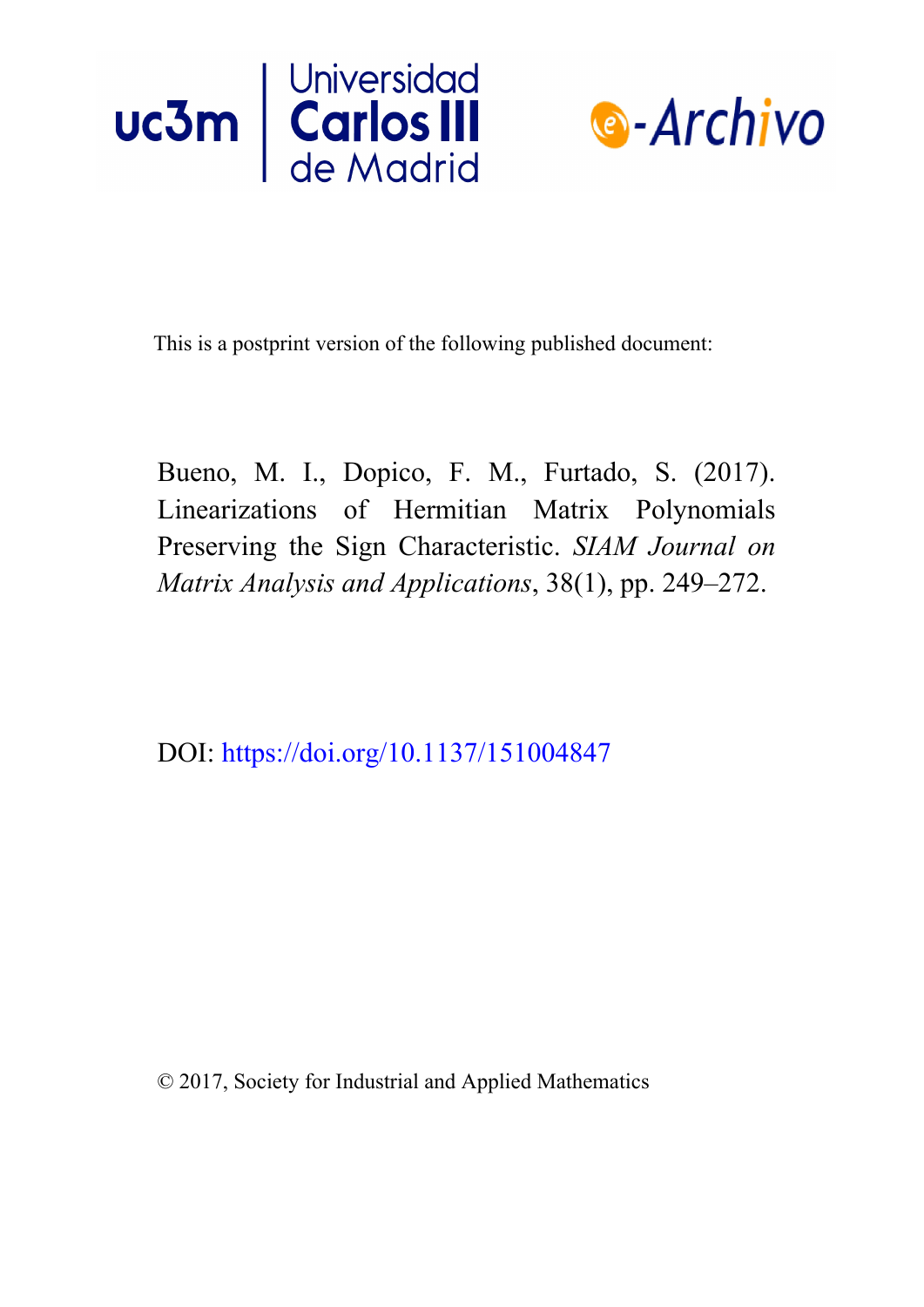## LINEARIZATIONS OF HERMITIAN MATRIX POLYNOMIALS PRESERVING THE SIGN CHARACTERISTIC

MARÍA I. BUENO∗, FROILÁN M. DOPICO† , AND SUSANA FURTADO‡

Abstract. The development of strong linearizations preserving whatever structure a matrix polynomial might possess has been a very active area of research in the last years, since such linearizations are the starting point of numerical algorithms for computing eigenvalues of structured matrix polynomials with the properties imposed by the considered structure. In this context, Hermitian matrix polynomials are one of the most important classes of matrix polynomials arising in applications and their real eigenvalues are of great interest. The sign characteristic is a set of signs attached to these real eigenvalues which is crucial for determining the behavior of systems described by Hermitian matrix polynomials and, therefore, it is desirable to develop linearizations that preserve the sign characteristic of these polynomials, but, at present, only one such linearization is known. In this paper, we present a complete characterization of all the Hermitian strong linearizations that preserve the sign characteristic of a given Hermitian matrix polynomial and identify several families of such linearizations that can be constructed very easily from the coefficients of the polynomial.

Key words. congruence, generalized Fiedler pencil, Hermitian matrix polynomial, sign characteristic, linearization, strong linearization.

AMS subject classifications. 65F15, 15A18.

1. Introduction. In this paper, we study matrix polynomials of the type

(1.1) 
$$
P(\lambda) = \sum_{i=0}^{k} A_i \lambda^i \quad \text{with } A_i = A_i^* \in \mathbb{C}^{n \times n} \text{ for } i = 0, 1, \dots, k,
$$

which are known as Hermitian matrix polynomials [16, 17]. In addition, we assume the generic condition that the matrix  $A_k$  is nonsingular. Hermitian matrix polynomials arise very often in applications and many different subclasses of them have been studied in the literature (see [2] and the references therein), which are used to model systems with different behaviors. Reference [2] has established an exhaustive classification of numerous types of Hermitian matrix polynomials in terms of the sign characteristic of their real eigenvalues, which is a set of signs associated with such eigenvalues (see Section 2) that is crucial for determining the behavior of systems described by Hermitian polynomials.

Sign characteristics are also defined for other classes of structured matrix problems, like Hamiltonian matrices with respect to skew-symmetric bilinear forms or self-adjoint matrices with respect to indefinite inner products. In all the eigenproblems related to these structures, the sign characteristic is essential to understand the striking differences between the behavior of the eigenvalues under structured and unstructured perturbations and, therefore, the drawbacks and difficulties of using numerical algorithms that do not preserve the structures of these problems to compute their eigenvalues  $[1, 4, 6, 27, 28, 29]$  (see also Section 3).

<sup>∗</sup>Department of Mathematics, University of California, Santa Barbara, CA 93106, USA (mbueno@math.ucsb.edu).

<sup>†</sup>Departamento de Matemáticas, Universidad Carlos III de Madrid, Avda. de la Universidad 30, 28911 Leganés, Spain (dopico@math.uc3m.es). The research of F. M. Dopico was partially supported by the Ministerio de Economía y Competitividad of Spain through grants MTM-2012-32542, MTM2015-68805-REDT, and MTM2015-65798-P.

<sup>‡</sup>Centro de Estruturas Lineares e Combinatorias da Universidade de Lisboa and Faculdade de Economia do Porto, Rua Dr. Roberto Frias 4200-464 Porto, Portugal (sbf@fep.up.pt).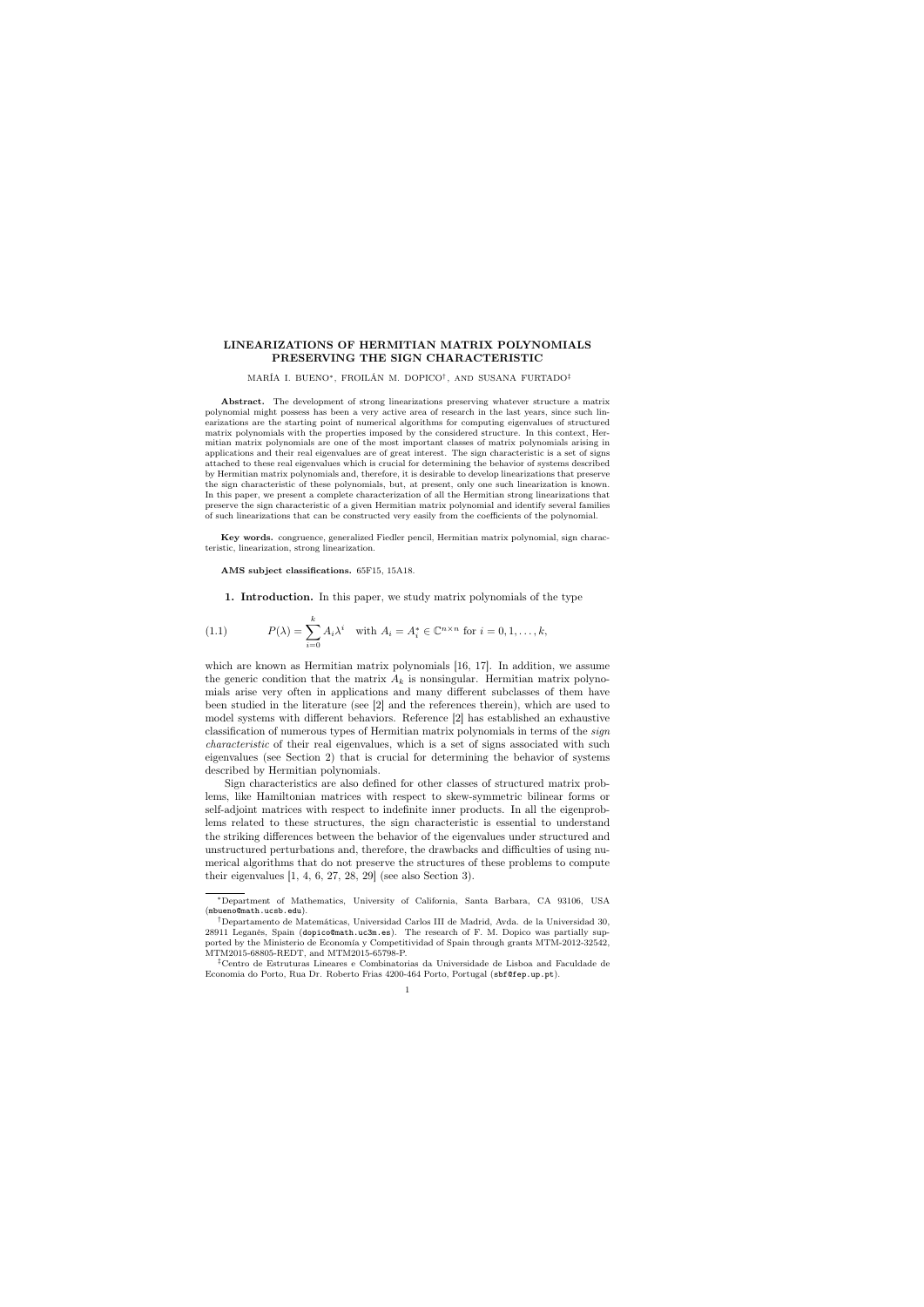On the other hand, the only reliable method to compute all the eigenvalues of a matrix polynomial is via linearizations (see Definition 2.1), which is the method used for instance in MATLAB. In addition, the preservation of structures and the design of structured algorithms require the use of *structured linearizations*. These are two of the reasons that have motivated in the last years an intense activity in the development of new classes of linearizations preserving the different structures that matrix polynomials arising in applications often posses, including the Hermitian structure. In addition, for practical purposes, it is essential that these linearizations are easily constructible from the coefficients of the polynomial. References [3, 7, 10, 11, 12, 19, 21, 22, 32] are a small sample of papers where new classes of linearizations have been presented.

However, as will follow from the discussion in this paper, the sign characteristic of a Hermitian linearization of a Hermitian matrix polynomial  $P(\lambda)$  may be different from the sign characteristic of  $P(\lambda)$  itself. Therefore, the discussion above makes clear that the development of Hermitian linearizations  $L(\lambda)$  of  $P(\lambda)$  with the same sign characteristic as  $P(\lambda)$  is a very important step towards a complete reliable solution of the Hermitian polynomial eigenvalue problem. If  $L(\lambda)$  has the same sign characteristic as  $P(\lambda)$ , we will say, for short, that  $L(\lambda)$  preserves the sign characteristic of  $P(\lambda)$ . At present, only one Hermitian linearization of  $P(\lambda)$  is known to preserve its sign characteristic, and this has been proved only if  $P(\lambda)$  has semisimple real eigenvalues [2, Lemma 2.8]. This particular linearization is the last pencil in the standard basis of the famous space of linearizations  $D\mathbb{L}(P)$  introduced in [19, 21].

In this paper, we characterize all the Hermitian (strong) linearizations of a Hermitian matrix polynomial  $P(\lambda)$  that preserve its sign characteristic in Section 5 (Theorem 5.3) and, based on this characterization, we identify several classes of such linearizations that can be constructed very easily from the coefficients of  $P(\lambda)$ . In fact, for  $k \geq 3$  we construct infinite sets of such linearizations. Some of these linearizations are very well known in the literature and, in these cases, our contribution is to prove for the first time that they preserve the sign characteristic; in other cases the proposed linearizations are new. In Corollary 7.2 we prove that, besides the last pencil in the standard basis of  $\mathbb{DL}(P)$ , other pencils in that basis also preserve the sign characteristic of  $P(\lambda)$ . In Section 6 we show that the renowned block-tridiagonal strong linearizations of  $P(\lambda)$  introduced in [3] and in [23, 24, 25] also preserve the sign characteristic of  $P(\lambda)$ . Note that the linearization in [23, 24, 25] is perhaps the simplest Hermitian strong linearization of  $P(\lambda)$  for odd degree, as illustrated by the next example, corresponding to degree  $k = 7$ ,

$$
\widetilde{L}(\lambda) = \begin{bmatrix}\n\lambda A_1 + A_0 & \lambda I & & & & & 0 \\
\lambda I & 0 & I & & & & & \\
& I & \lambda A_3 + A_2 & \lambda I & & & & \\
& & \lambda I & 0 & I & & \\
& & & I & \lambda A_5 + A_4 & \lambda I & & \\
& & & & \lambda I & 0 & I & \\
& & & & & I & \lambda A_7 + A_6\n\end{bmatrix},
$$

which allows us to predict the general pattern for any odd degree. Infinitely many other linearizations that preserve the sign characteristic of  $P(\lambda)$  are presented in Section 7. They belong to the family of generalized Fiedler pencils with repetition (GFPR), introduced very recently in [10], which extends in a nontrivial way the set of pencils forming the standard basis of  $D\mathbb{L}(P)$ . Particularly simple examples of these GFPR linearizations are carefully described in Section 8 (see Example 8.2).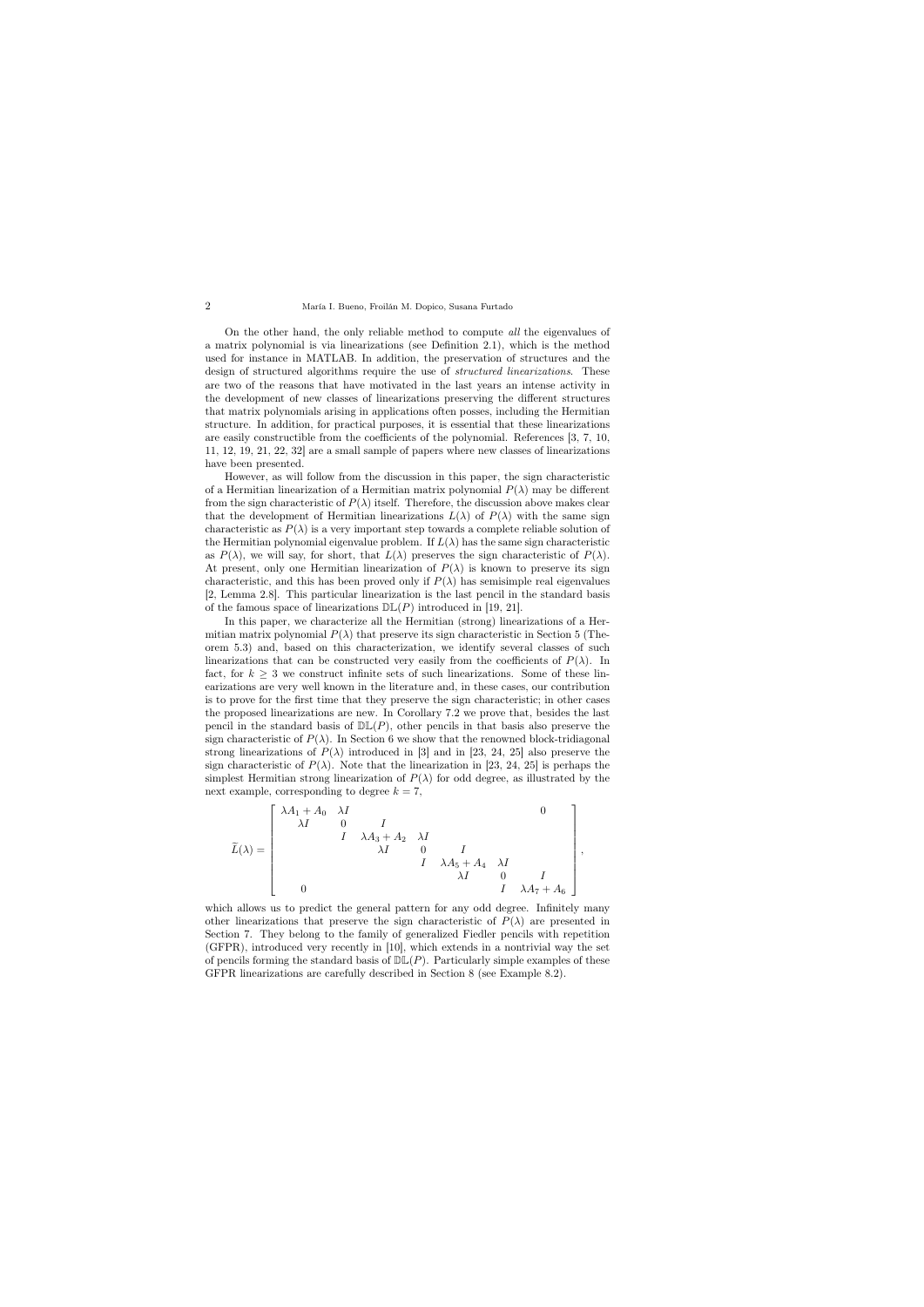The paper is completed with the presentation in Section 2 of a summary of basic concepts including the classical definition of sign characteristic of a Hermitian matrix polynomial with nonsingular leading coefficient, some numerical experiments that motivate this research in Section 3, some needed background on GFPRs in Section 4, and the conclusions in Section 9.

2. Background. In this section, we refresh some basic concepts and introduce some notation that will be used in the rest of the paper.

A matrix polynomial

(2.1) 
$$
P(\lambda) = \sum_{i=0}^{k} A_i \lambda^i, \quad A_0, \dots, A_k \in \mathbb{C}^{n \times n},
$$

is regular if det  $P(\lambda)$  is not identically zero. The most interesting results presented in this manuscript assume that  $A_k$  is invertible, which implies that  $P(\lambda)$  is regular and has *degree* k. When  $A_k = 0$  and  $P(\lambda)$  is written as in (2.1), the degree of  $P(\lambda)$ is less than k, in which case we say that the grade of  $P(\lambda)$  is k. The concept of grade [13, 26] allows us greater flexibility in dealing with other auxiliary polynomials. One example is the *reversal* of  $P(\lambda)$  of grade k defined as

(2.2) 
$$
(\text{rev } P)(\lambda) := \lambda^k P\left(\frac{1}{\lambda}\right) = \sum_{i=0}^k \lambda^i A_{k-i}.
$$

Note that if  $A_0 = 0$ , then (rev  $P(\lambda)$ ) has degree less than k, but (rev  $P(\lambda)$ ) has grade k. We define a matrix pencil as a matrix polynomial of grade 1,  $L(\lambda) = \lambda X + Y$ , without requiring explicitly that  $X \neq 0$ .

By definition [17, Chapter 7],  $P(\lambda)$  has an eigenvalue at infinity if (rev  $P(\lambda)$  has an eigenvalue at 0 and the infinite elementary divisors of  $P(\lambda)$  are those of (rev  $P(\lambda)$ ) for the eigenvalue 0. If  $P(\lambda)$  is regular, then  $P(\lambda)$  has an eigenvalue at infinity if and only if  $A_k$  is singular.

We use the classical definitions of linearization and strong linearization [15, 17] of a matrix polynomial. In this paper,  $I_m$  denotes the  $m \times m$  identity matrix.

DEFINITION 2.1. A matrix pencil  $L(\lambda) = \lambda X + Y$  with  $X, Y \in \mathbb{C}^{nk \times nk}$  is a linearization of an  $n \times n$  matrix polynomial  $P(\lambda)$  of grade k if there exist two unimodular  $nk \times nk$  matrix polynomials  $U(\lambda)$  and  $V(\lambda)$ , i.e., matrix polynomials with constant nonzero determinant, such that

(2.3) 
$$
U(\lambda)L(\lambda)V(\lambda) = \begin{bmatrix} I_{(k-1)n} & 0 \\ 0 & P(\lambda) \end{bmatrix}.
$$

A linearization  $L(\lambda)$  is called a strong linearization if (rev  $L(\lambda)$  is also a linearization of  $(\text{rev } P)(\lambda)$ .

According to [13, Theorem 4.1], the linearizations of a regular matrix polynomial  $P(\lambda)$  as in (2.1) are precisely those  $nk \times nk$  regular pencils that have the same finite elementary divisors as  $P(\lambda)$ , and the strong linearizations of a regular matrix polynomial  $P(\lambda)$  are precisely those  $nk \times nk$  regular pencils that have the same finite and infinite elementary divisors as  $P(\lambda)$ . Therefore, for a regular matrix polynomial  $P(\lambda)$ as in  $(2.1)$  without infinite eigenvalues, i.e., with  $A_k$  nonsingular, its linearizations and strong linearizations are the same.

Two matrix pencils  $\lambda X + Y$  and  $\lambda \widetilde{X} + \widetilde{Y}$  are *strictly equivalent* if there exist two nonsingular matrices Q and S such that  $\lambda X + Y = Q(\lambda \overline{X} + \overline{Y})S$ . From [14, Chapter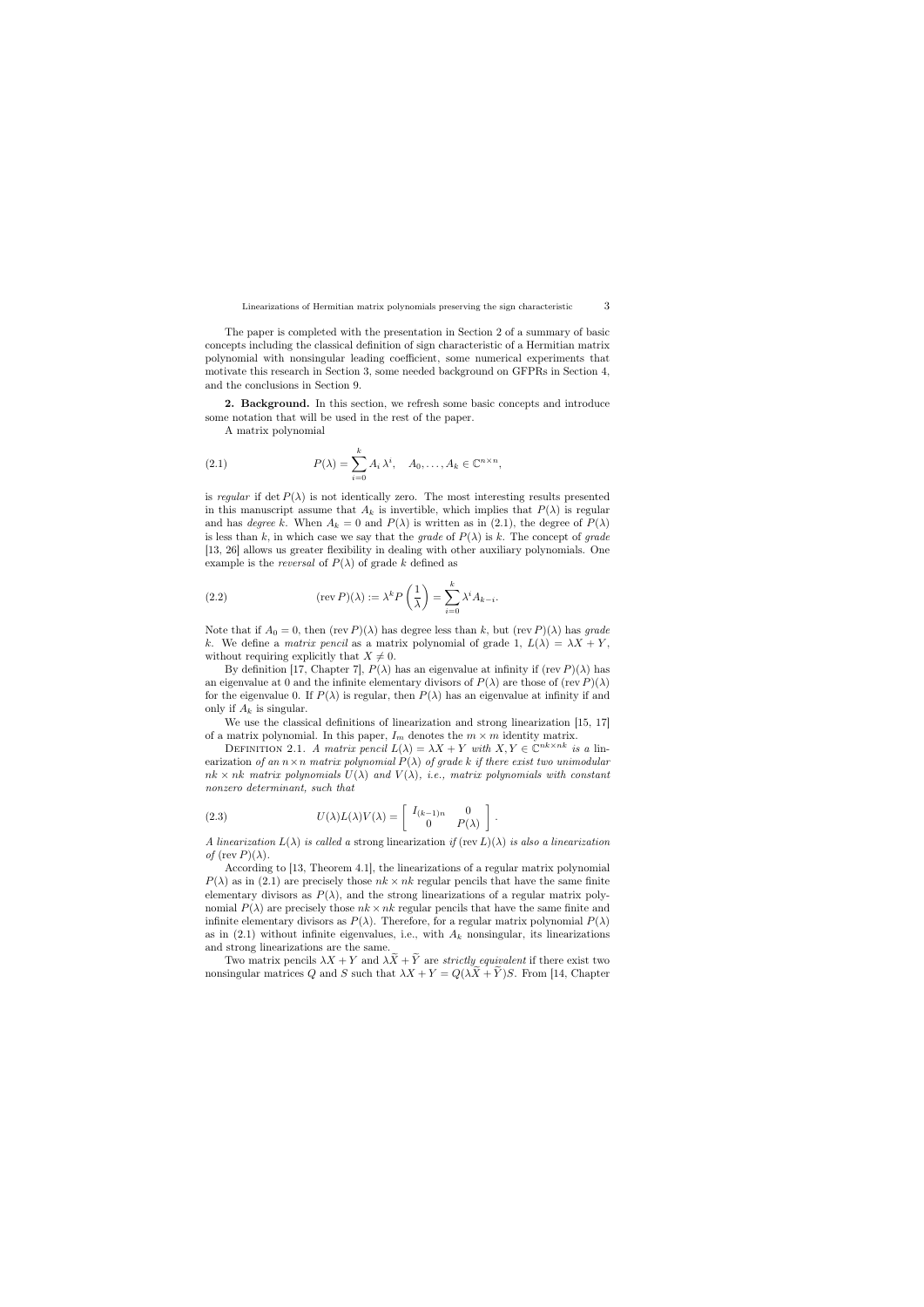XII], we get that given a regular matrix polynomial  $P(\lambda)$  and a strong linearization  $L(\lambda)$  of  $P(\lambda)$ , another pencil is a strong linearization of  $P(\lambda)$  if and only if it is strictly equivalent to  $L(\lambda)$ . If, in addition,  $P(\lambda)$  has no eigenvalues at infinity and  $L(\lambda)$  is a linearization of  $P(\lambda)$ , then another pencil is a linearization of  $P(\lambda)$  if and only if it is strictly equivalent to  $L(\lambda)$ .

Two pencils  $\lambda X + Y$  and  $\lambda \widetilde{X} + \widetilde{Y}$  are \*congruent if there exists a nonsingular matrix Q such that  $\lambda X + Y = Q(\lambda \overline{X} + \overline{Y})Q^*$ . Clearly, two \*congruent pencils are strictly equivalent.

The most relevant linearizations of  $n \times n$  matrix polynomials of grade k used in practice are easily described when their coefficients are viewed as block-matrices partitioned into  $k \times k$  blocks of size  $n \times n$  [3, 7, 10, 11, 12, 17, 19, 21, 22, 32]. The description of some structures of linearizations requires the definition of block*transposition* and *block-symmetry*. To this purpose, let  $H = (H_{ij})$  be a  $k \times k$  blockmatrix with  $H_{ij} \in \mathbb{C}^{n \times n}$ . Then the block-transpose of H is  $H^{\mathcal{B}} := (H_{ji})$ , i.e.,  $H^{\mathcal{B}}$  has  $H_{ji}$  in the block-entry  $(i, j)$ , and H is block-symmetric if  $H = H^{\mathcal{B}}$ . Observe that if  $H_{ij} = H_{ij}^*$  for all  $(i, j)$ , then  $H = H^*$  implies  $H = H^*$ .

Note that the linearizations studied in this paper are more naturally written as  $L(\lambda) = \lambda L_1 - L_0$ , i.e., by extracting a minus sign from the zero-degree coefficient.

Next we focus on Hermitian matrix polynomials and give one of the classical definitions of sign characteristic of  $P(\lambda)$  when  $P(\lambda) = \sum_{i=0}^{k} A_i \lambda^i$  is Hermitian with nonsingular leading coefficient  $A_k$ . Note that, in this case,  $P(\lambda)$  is regular and has no infinite elementary divisors. See [16] and [17] for more details on this topic, as well as [30].

We define the  $nk \times nk$  matrices

(2.4) 
$$
C_P := \begin{bmatrix} 0 & I_n & 0 & \cdots & 0 \\ 0 & 0 & I_n & & 0 \\ \vdots & & & \ddots & \vdots \\ -A_k^{-1}A_0 & -A_k^{-1}A_1 & \cdots & \cdots & -A_k^{-1}A_{k-1} \end{bmatrix}
$$

and

(2.5) 
$$
B_P := \begin{bmatrix} A_1 & A_2 & \cdots & A_k \\ A_2 & \vdots & \cdots & \vdots \\ A_k & & & 0 \end{bmatrix}
$$

Note that, if  $L(\lambda) = \lambda L_1 - L_0$  is a matrix pencil, with  $L_1$  nonsingular, then  $C_L = L_1^{-1} L_0$  and  $B_L = L_1$ .

.

Since the pencil  $\lambda I_{nk} - C_P$  is obtained from the first Frobenius companion form of  $P(\lambda)$  [17] by premultiplying it by  $I_{n(k-1)} \oplus A_k^{-1}$ , it follows that it is a strong linearization of  $P(\lambda)$  and preserves the (finite) elementary divisors of  $P(\lambda)$ .

When  $P(\lambda)$  is Hermitian, the sizes of the Jordan blocks of  $C_P$  with a nonreal eigenvalue  $\lambda_0$  (that is, the degrees of the elementary divisors associated with  $\lambda_0$ ) are equal to the sizes of the Jordan blocks with eigenvalue  $\overline{\lambda_0}$  [16, Proposition 4.2.3]. Thus, we can assume that the Jordan form J of  $P(\lambda)$  is a direct sum of Jordan blocks associated with real eigenvalues and blocks of the type  $diag(J_r, \overline{J_r})$ , where  $J_r$  is an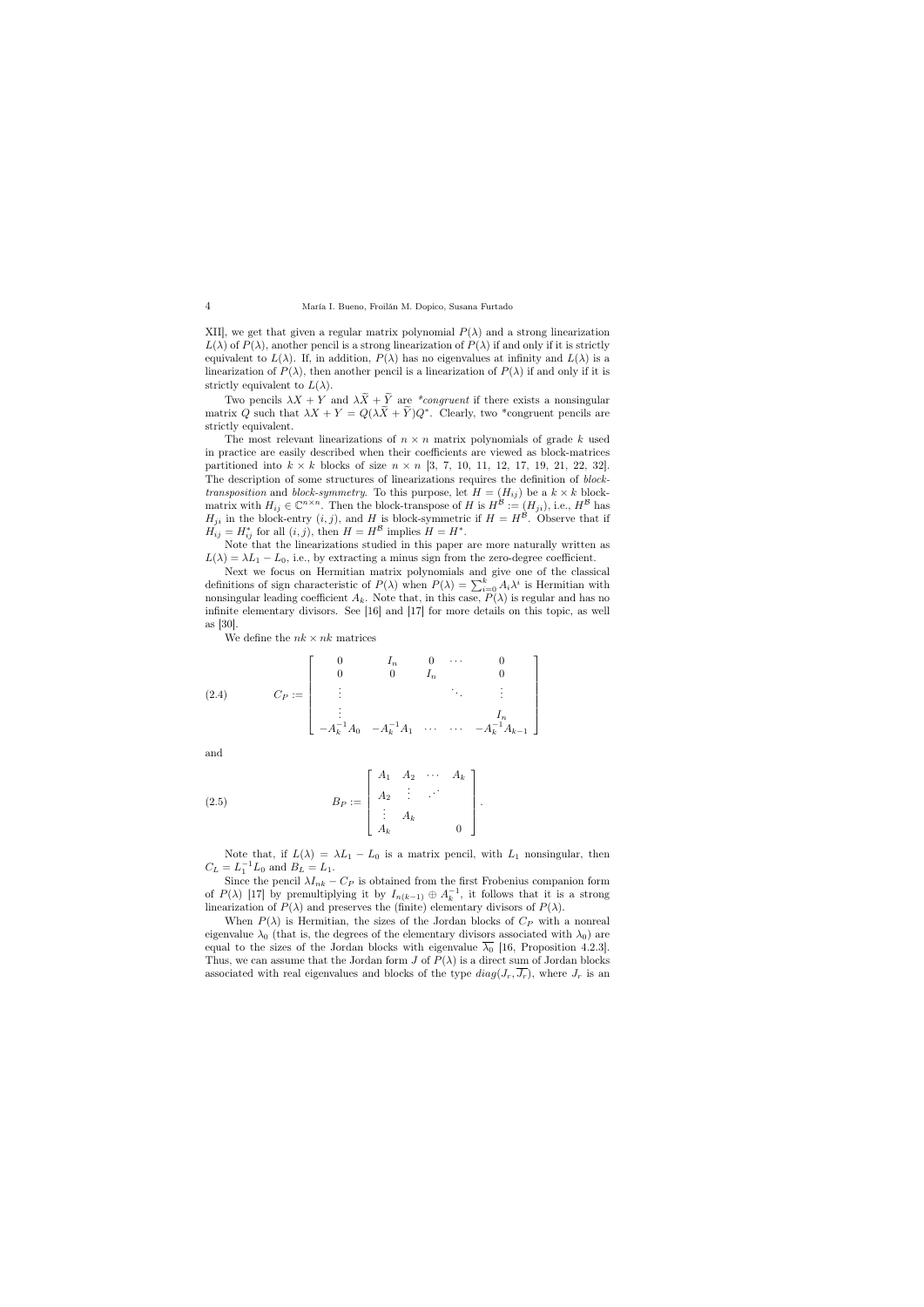$r \times r$  Jordan block associated with a nonreal eigenvalue  $\lambda$  and  $\overline{J_r}$  is a Jordan block of the same size associated with  $\overline{\lambda}$ .

Following the notation in [16, p. 74], in Theorem 2.2 below  $J_r(\lambda)$  denotes the Jordan block associated with the eigenvalue  $\lambda$  of size  $r \times r$  if  $\lambda$  is real, and the direct sum of two Jordan blocks of size  $r/2 \times r/2$ , if  $\lambda$  is not real, in which case the first block corresponds to  $\lambda$  and the second to  $\overline{\lambda}$ . We also need the sip ("standard involutory permutation" [16, p. 8]) matrix of size  $m \times m$ , i.e.,

(2.6) 
$$
\mathcal{R}_m := \left[ \begin{array}{ccc} 0 & \dots & 1 \\ \vdots & \ddots & \vdots \\ 1 & \dots & 0 \end{array} \right].
$$

We will additionally use the  $m \times m$  block-sip matrix with  $n \times n$  blocks, i.e.,

$$
(2.7) \t R_m := \begin{bmatrix} 0 & \dots & I_n \\ \vdots & \ddots & \vdots \\ I_n & \dots & 0 \end{bmatrix}.
$$

Observe that we denote with a calligraphic font the entrywise sip matrix.

THEOREM 2.2. Let  $P(\lambda)$  be an Hermitian matrix polynomial with nonsingular leading coefficient. Let  $\lambda_1, \ldots, \lambda_\alpha$  be the real eigenvalues of  $P(\lambda)$ , and  $\lambda_{\alpha+1}, \ldots, \lambda_\beta$ be the nonreal eigenvalues of  $P(\lambda)$  from the upper half-plane. Then, there exists a nonsingular matrix H such that

$$
(2.8) \qquad J := H^{-1}C_P H = J_{l_1}(\lambda_1) \oplus \cdots \oplus J_{l_\alpha}(\lambda_\alpha) \oplus J_{l_{\alpha+1}}(\lambda_{\alpha+1}) \oplus \cdots \oplus J_\beta(\lambda_\beta)
$$

and

(2.9) 
$$
P_{\epsilon,J} := H^*B_P H = \epsilon_1 \mathcal{R}_{l_1} \oplus \cdots \oplus \epsilon_{\alpha} \mathcal{R}_{l_{\alpha}} \oplus \mathcal{R}_{l_{\alpha+1}} \oplus \cdots \oplus \mathcal{R}_{l_{\beta}},
$$

where  $\epsilon = {\epsilon_1, \ldots, \epsilon_{\alpha}}$  is an ordered set of signs  $\pm 1$ . The set  $\epsilon$  is unique up to permutation of signs corresponding to equal Jordan blocks.

DEFINITION 2.3. Let  $P(\lambda)$  be as in Theorem 2.2. The set  $\{\epsilon_1, \ldots, \epsilon_{\alpha}\}\$ in that theorem is called the sign characteristic of  $P(\lambda)$ .

In the special case in which  $\lambda_0$  is a simple eigenvalue of a Hermitian matrix polynomial  $P(\lambda)$ , the sign in the sign characteristic of  $P(\lambda)$  corresponding to  $\lambda_0$  is given by

$$
(2.10) \t\t\t sign(x^*P'(\lambda_0)x),
$$

where x is an eigenvector of  $P(\lambda)$  associated with  $\lambda_0$  and  $P'(\lambda)$  is the first derivative of  $P(\lambda)$  [2, 16].

3. Motivation and numerical experiments. As mentioned in the introduction, the sign characteristic is essential in describing the behavior of the real eigenvalues of a Hermitian matrix polynomial under perturbations that preserve the structure. Since the goal of a good linearization is to reflect as fairly as possible the properties of the original matrix polynomial, it is convenient that a linearization of a Hermitian matrix polynomial preserves its sign characteristic. In fact, using Hermitian linearizations that do not preserve the sign characteristic may lead to unreliable results which do not reflect the spectral properties of the original polynomial when the linearizations are perturbed as a consequence, for instance, of backward errors in numerical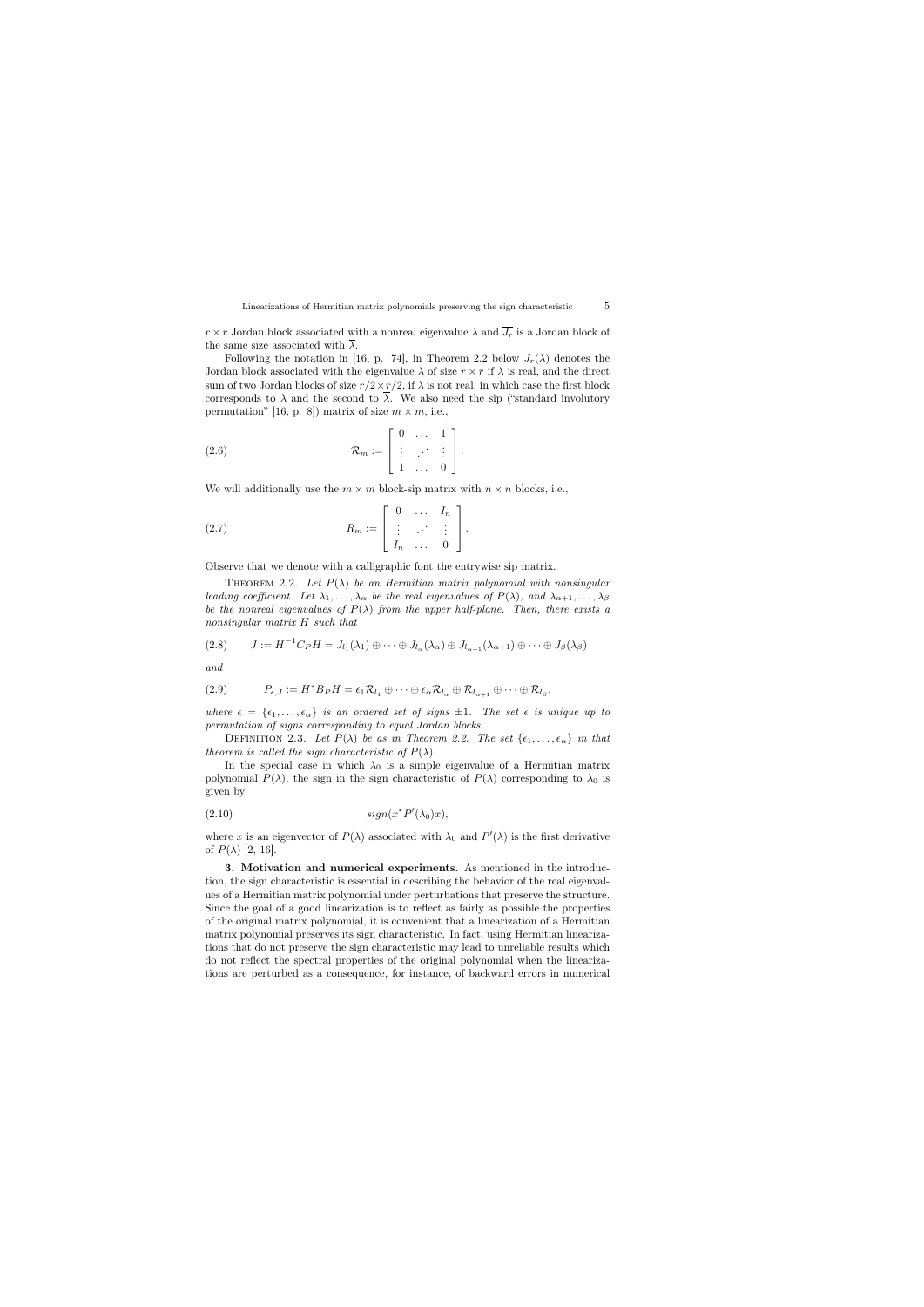computations. For example, there exist applications of Hermitian matrix polynomials where the main goal is to determine whether or not all their eigenvalues are real. A nice example is the parameterized quadratic Hermitian matrix polynomial arising in the stability analysis of linear second order gyroscopic systems discussed in [30, Example 1.3] and the references therein. Since the real nature of all the eigenvalues has to be determined numerically, the use of linearizations is natural and the first decision to make is which linearization to use. This section illustrates the importance of using linearizations preserving the sign characteristic with a numerical example, and motivates in this way the results presented in this paper.

Let us consider the following  $2 \times 2$  quadratic Hermitian matrix polynomial with nonsingular leading coefficient

$$
P(\lambda) = \begin{bmatrix} (\lambda + 2)(\lambda - 1 + \delta) & 0 \\ 0 & (2 - \lambda)(\lambda - 1 - \delta) \end{bmatrix}
$$
  
(3.1) 
$$
= \lambda^2 \begin{bmatrix} 1 & 0 \\ 0 & -1 \end{bmatrix} + \lambda \begin{bmatrix} 1 + \delta & 0 \\ 0 & 3 + \delta \end{bmatrix} + \begin{bmatrix} 2(\delta - 1) & 0 \\ 0 & -2(\delta + 1) \end{bmatrix},
$$

where  $\delta > 0$  is a small parameter that in our numerical tests takes the value  $\delta = 10^{-7}$ . Note that  $P(\lambda) = \lambda^2 A_2 + \lambda A_1 + A_0$  has four simple real eigenvalues,  $2, -2, 1-\delta, 1+\delta,$ two of which,  $1 + \delta$ ,  $1 - \delta$ , are very close together. Since the eigenvalues of  $P(\lambda)$  are simple, using (2.10), we verify that the signs attached to  $1 + \delta$  and  $1 - \delta$  are both +1. We will analyze in the numerical tests below the behavior under perturbations of the following two Hermitian linearizations of  $P(\lambda)$  in (3.1):

(3.2) 
$$
L(\lambda) = \lambda \begin{bmatrix} 1 & 0 & 0 & 0 \\ 0 & -1 & 0 & 0 \\ 0 & 0 & -1 & 0 \\ 0 & 0 & 0 & 1 \end{bmatrix} + \begin{bmatrix} 2 & 0 & 0 & 0 \\ 0 & 2 & 0 & 0 \\ 0 & 0 & 1 - \delta & 0 \\ 0 & 0 & 0 & -1 - \delta \end{bmatrix},
$$
  
(3.2) 
$$
D_{\nu}(\lambda, P) = \lambda \begin{bmatrix} 0 & A_2 \\ 0 & A_2 \end{bmatrix} + \begin{bmatrix} -A_2 & 0 \\ 0 & 0 \end{bmatrix}
$$

(3.3) 
$$
D_2(\lambda, P) = \lambda \begin{bmatrix} 0 & A_2 \\ A_2 & A_1 \end{bmatrix} + \begin{bmatrix} -A_2 & 0 \\ 0 & A_0 \end{bmatrix}.
$$

It is well-known that  $D_2(\lambda, P)$  preserves the sign characteristic of  $P(\lambda)$  [2] (see also Corollary 7.2 in this paper). Obviously,  $L(\lambda)$  is a linearization of  $P(\lambda)$  since both have the same elementary divisors. Using (2.10), it can be seen that the signs attached to  $1 - \delta$ ,  $1 + \delta$  in the sign characteristic of  $L(\lambda)$  are  $-1, +1$ , respectively.

The standard command polyeig in MATLAB applies the QZ algorithm [18] to the first Frobenius companion linearization<sup>1</sup>  $C_1(\lambda) = \lambda X + Y$  of the matrix polynomial, and, so, the computed eigenvalues are the exact eigenvalues of  $\widetilde{C}_1(\lambda) = \lambda(X + \Delta X) + \cdots$  $(Y + \Delta Y)$ , where  $\|\Delta X\|_2 = O(10^{-16})\|X\|_2$  and  $\|\Delta Y\|_2 = O(10^{-16})\|Y\|_2$  in double precision. A fundamental point for our discussion is that the perturbations  $\Delta X$  and  $\Delta Y$  do not respect the particular block structure of  $C_1(\lambda)$ , which implies that  $C_1(\lambda)$ is no longer a Frobenius companion form. Additionally, the Hermitian nature of the original problem is lost since  $C_1(\lambda)$  is not Hermitian. Therefore, other sensible options are to apply to  $L(\lambda) = \lambda W_1 + Z_1$  and  $D_2(\lambda, P) = \lambda W_2 + Z_2$  algorithms that preserve their Hermitian natures. Such algorithms indeed exist (one can combine for instance the algorithms in [31] and [5]) and, although their backward stability has not been proved, they behave in a backward stable way most of the times. That

<sup>&</sup>lt;sup>1</sup>In fact, polyeig uses the reversal of the first Frobenius companion form of the reversal polynomial.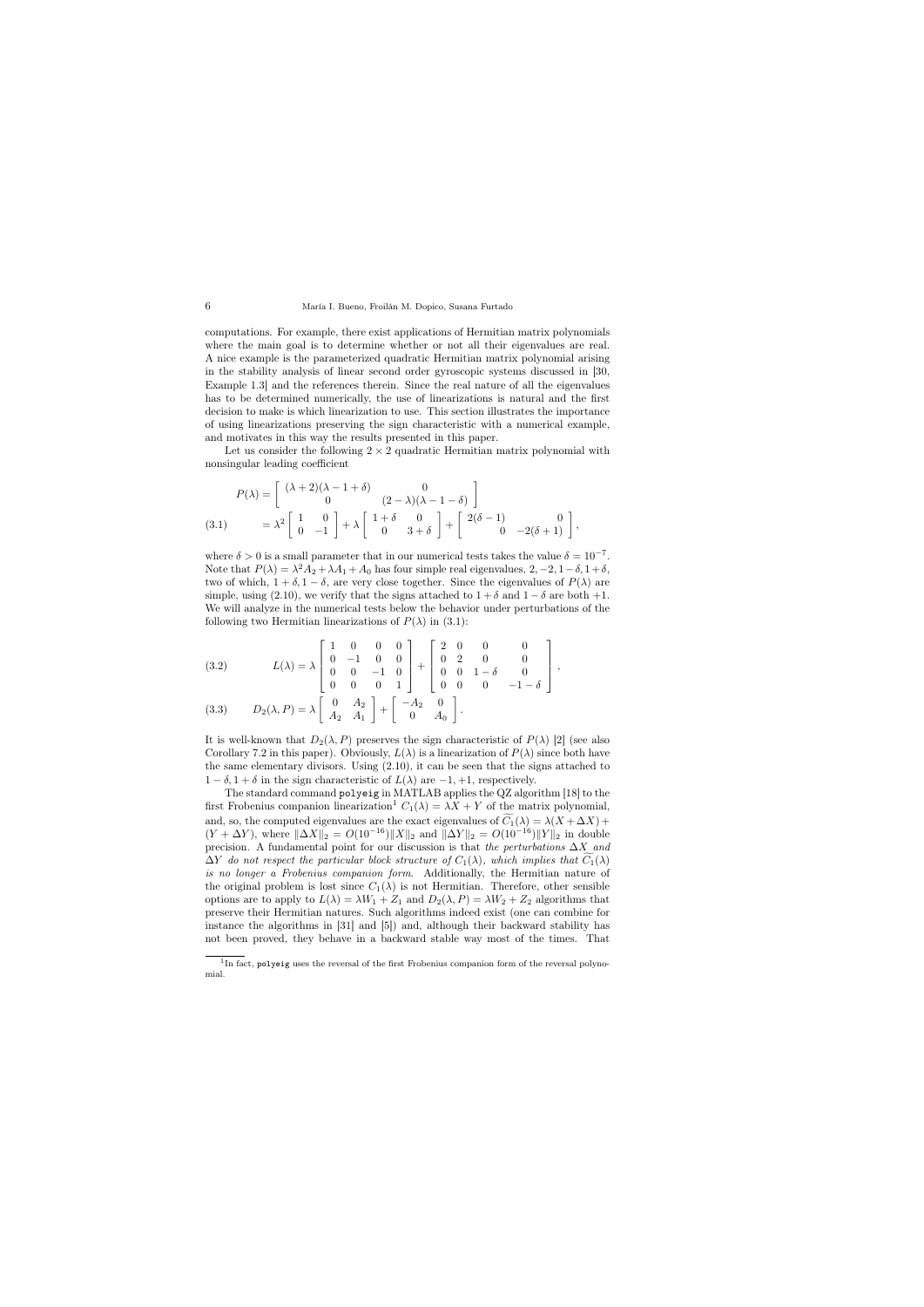is, the eigenvalues computed by such Hermitian algorithms are, in practice, the exact eigenvalues of  $\lambda(W_i+\Delta W_i)+(Z_i+\Delta Z_i), i=1,2$ , in which  $\|\Delta W_i\|_2 = O(10^{-16})\|W_i\|_2$ and  $\|\Delta Z_i\|_2 = O(10^{-16})\|Z_i\|_2$ , where  $\Delta W_i$  and  $\Delta Z_i$  are both Hermitian, although do not respect the block structures of  $L(\lambda)$  and  $D_2(\lambda, P)$ , respectively.

Motivated by the discussion above, and taking into account that structure preserving algorithms for Hermitian pencils are not available in MATLAB, the numerical experiments that we present next applied to  $P(\lambda) = \lambda^2 A_2 + \lambda A_1 + A_0$  in (3.1) and its linearizations  $L(\lambda) = \lambda W_1 + Z_1$ ,  $D_2(\lambda, P) = \lambda W_2 + Z_2$  and  $C_1(\lambda) = \lambda X + Y_1$ have been performed in MATLAB as follows. We have used the command polyeig to compute the eigenvalues of 100 random perturbations (generated with the command randn)  $P(\lambda) = \lambda^2 (A_2 + \Delta A_2) + \lambda (A_1 + \Delta A_1) + (A_0 + \Delta A_0)$  of the polynomial in (3.1), and the command eig to compute the eigenvalues of 100 random perturbations of each of its linearizations  $\widetilde{L}(\lambda) = \lambda(W_1 + \Delta W_1) + (Z_1 + \Delta Z_1),$  $\widetilde{D}_2(\lambda, P) = \lambda (W_2 + \Delta W_2) + (Z_2 + \Delta Z_2)$  and  $\widetilde{C}_1(\lambda, P) = \lambda (X + \Delta X) + (Y + \Delta Y)$ . The perturbations  $\Delta A_i$ ,  $i = 0, 1, 2, \Delta W_j$ , and  $\Delta Z_j$ ,  $j = 1, 2$  are all Hermitian, but  $\Delta X$ and  $\Delta Y$  are not. The norms of the perturbations are  $\|\Delta A_i\|_2 = O(10^{-7}) \|A_i\|_2$ ,  $i = 0, 1, 2, \ \|\Delta W_j\|_2 = O(10^{-7})\|W_j\|_2$ , and  $\|\Delta Z_j\|_2 = O(10^{-7})\|Z_j\|_2$ ,  $j = 1, 2,$  $\|\Delta X\|_2 = O(10^{-7}) \|X\|_2$ , and  $\|\Delta Y\|_2 = O(10^{-7}) \|Y\|_2$ . Although this is an experiment on eigenvalue perturbations, the readers may find useful to note that the perturbations of the linearizations mimic the effect of the backward errors of the algorithms discussed in the previous paragraph implemented in simple IEEE precision, that the perturbations on  $P(\lambda)$  are performed to ascertain the actual behavior of the eigenvalues of  $P(\lambda)$  under Hermitian perturbations, and that the eigenvalues computed by polyeig and eig in double precision are considered as "exact". The results of the experiment are shown in Figure 3.1, where the eigenvalues of all the perturbations described above are plotted in the complex plane. Figure 3.1 shows that the real nature of the close eigenvalues  $1-\delta$  and  $1+\delta$  is preserved by the perturbations of  $P(\lambda)$  and of its sign-characteristic-preserving Hermitian linearization  $D_2(\lambda, P)$ . In fact, the imaginary parts of all the eigenvalues plotted in these cases are exactly zero. As expected, the perturbations of the Hermitian linearization  $L(\lambda)$  do not always preserve the real nature of the close eigenvalues and imaginary parts arise as happens to  $C_1(\lambda)$ . We would like to emphasize that the eigenvalues of  $L(\lambda)$  are all well-conditioned which suggests that the results of the experiment for  $L(\lambda)$  only reflect the fact that  $L(\lambda)$ does not preserve the sign characteristic of  $P(\lambda)$ .

The conclusion drawn from the experiment above is that using a Hermitian linearization that preserves the sign characteristic is advantageous for determining the real nature of very close eigenvalues. The explanation of the results in Figure 3.1 relies on the fact that two very close real eigenvalues of a Hermitian matrix polynomial may become nonreal under tiny Hermitian perturbations only if they have opposite signs in the sign characteristic [27]-[30, Theorem 4.7]. As a consequence, the eigenvalues of the perturbations of  $P(\lambda)$  and  $D_2(\lambda, P)$  remain real, but not always those of the perturbations of  $L(\lambda)$ , since the eigenvalues  $1 \pm 10^{-7}$  have opposite signs in the sign characteristic of  $L(\lambda)$ . We emphasize that the realness of  $1 \pm 10^{-7}$  in  $P(\lambda)$  in (3.1) and in  $D_2(\lambda, P)$  is surprisingly robust under perturbations, since these eigenvalues remain exactly real even with perturbations of relative size 10<sup>−</sup><sup>3</sup> .

A final remark on the performed numerical tests is that the reader should not get the idea that the linearization  $D_2(\lambda, P)$  is always free of difficulties for every matrix polynomial of degree 2. In fact, although it is convenient for studying the realness of the eigenvalues of Hermitian matrix polynomials, if the leading coefficient of the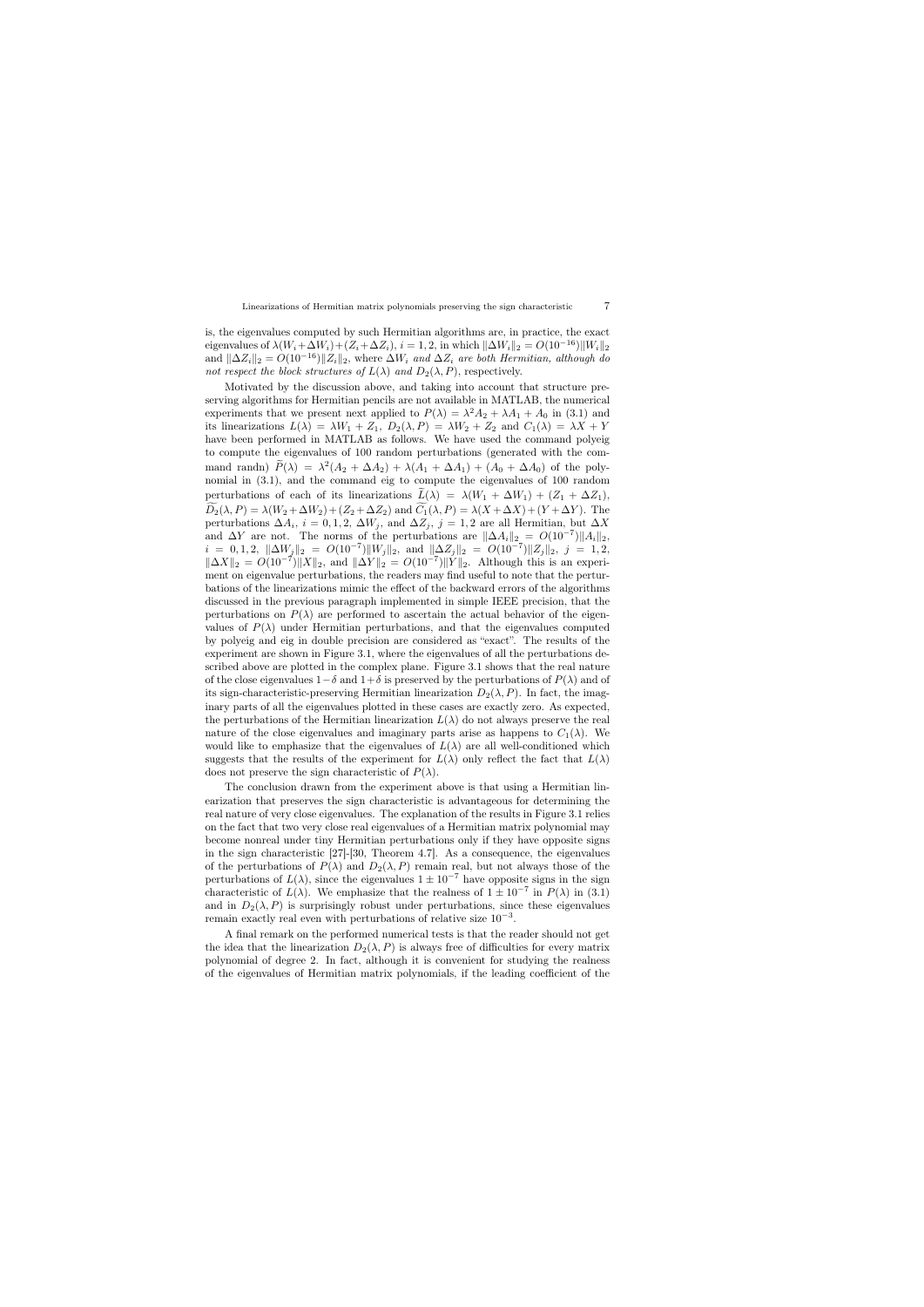

Fig. 3.1. Eigenvalues of 100 random Hermitian perturbations of  $P(\lambda)$  in (3.1), 100 random Hermitian perturbations of its linearization  $L(\lambda)$ , 100 random Hermitian perturbations of its linearization  $D_2(\lambda, P)$ , and 100 random perturbations of its Frobenius companion form  $C_1(\lambda)$ . In all plots the horizontal axes are the real axis of the complex plane and the vertical axes are the imaginary axis.

polynomial is very ill-conditioned, then  $D_2(\lambda, P)$  is close to not being a linearization of  $P(\lambda)$  (see Theorem 4.10) and its eigenvalues may be very sensitive. So, it is of interest to look for other Hermitian linearizations preserving the sign characteristic, as we do in this work. Observe, in this context, that the final backward stable solution of the general unstructured quadratic eigenvalue problem [33] requires the use of two different linearizations.

4. Hermitian generalized Fiedler pencils with repetition. In [10], the family of GFPR associated with a matrix polynomial  $P(\lambda)$  of degree k as in (2.1) was introduced as an extension of the family of Fiedler pencils with repetition (FPR) presented in [32].<sup>2</sup> A subfamily of block-symmetric GFPR was also identified in that

 $^2\rm{The}$  key difference between an FPR and a GFPR is that if the coefficients of an FPR are viewed as  $k \times k$  block matrices with  $n \times n$  blocks, then all the blocks are either  $0, \pm I_n$ , or  $\pm A_i$ , where  $A_i$  are the coefficients of  $P(\lambda)$ . However, in a GFPR arbitrary matrices may also appear among the  $n \times n$ blocks.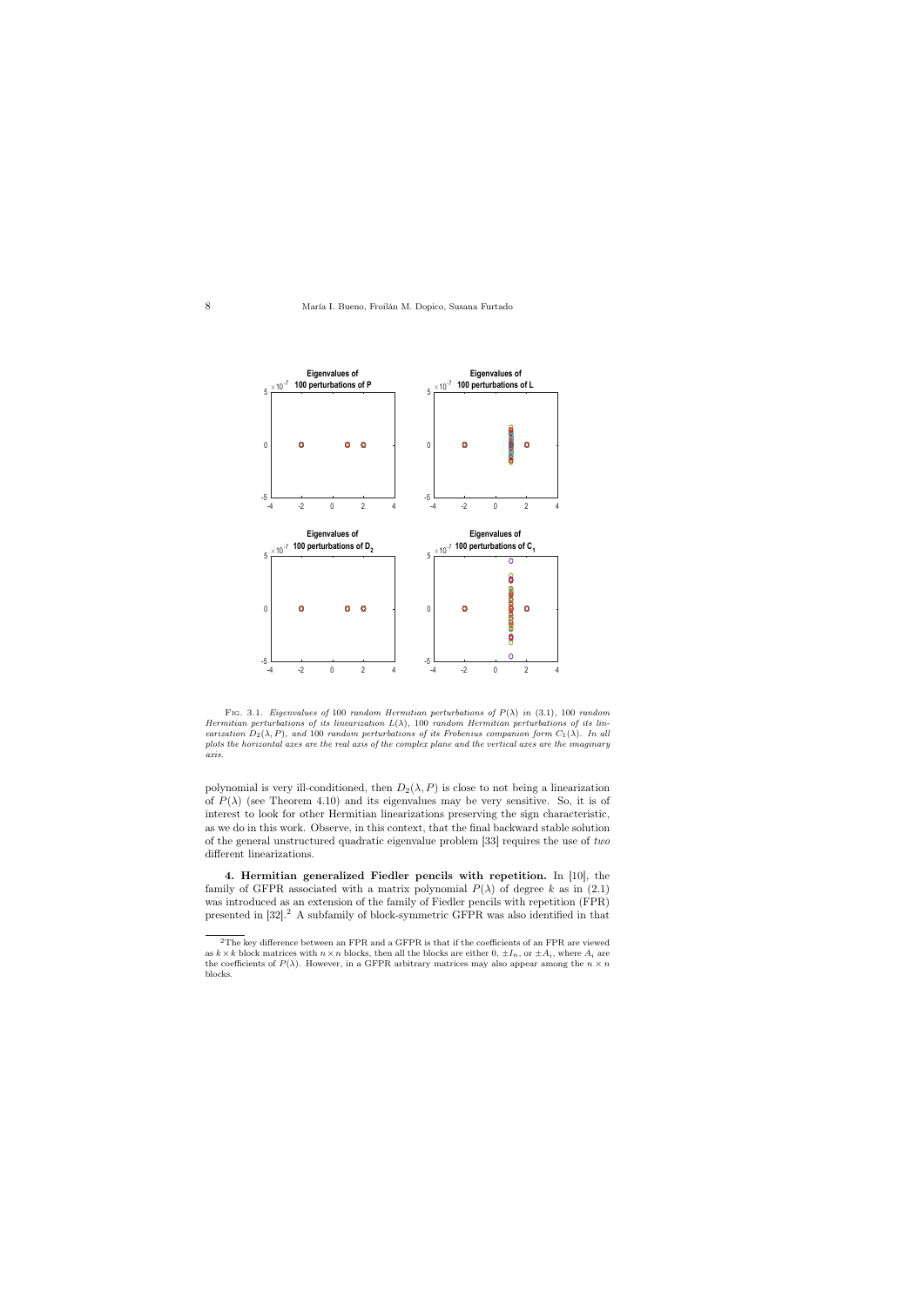paper. In Theorem 4.7, we describe the pencils in this subfamily. We will prove in Section 7 that, when  $P(\lambda)$  is Hermitian, it contains infinitely many Hermitian strong linearizations of  $P(\lambda)$  preserving the sign characteristic of  $P(\lambda)$ .

4.1. Basic concepts and notation. Next we recall some definitions and notation introduced in [8] and [10] that will be useful in the description of a family of block-symmetric GFPR associated with a matrix polynomial  $P(\lambda)$ .

We call a finite ordered sequence of integer numbers an index tuple. Each of these integers is called an index. Given an index tuple  $t$  and an integer  $a$ , we denote by  $a + t$  the index tuple obtained from t by adding a to each of its indices. If a and b are two integers, we denote

$$
a:b := \left\{ \begin{array}{ll} a, a+1, \dots, b, & \text{if } a \leq b, \\ \emptyset, & \text{if } a > b. \end{array} \right.
$$

If c, d are integers, in order to simplify the notation, we denote  $(a - c) : (b - d)$  by  $a - c : b - d, a : (b - d)$  by  $a : b - d,$  and  $(a - c) : b$  by  $a - c : b$ .

DEFINITION 4.1. Given a positive integer m, we call the index tuple  $(0 : m-1, 0 :$  $m-2,\ldots,0:1,0$ , formed by the concatenation of m nonempty tuples, the extended tuple of  $(0 : m)$ , and denote it by  $(0 : m)_{ext}$ . Also,  $(0)_{ext}$  is defined to be the empty tuple.

DEFINITION 4.2. Given a nonnegative integer h, we say that an index tuple  $t$  is in canonical form for h if t is empty, when  $h = 0, 1$ , or if t is of the form

(4.1) 
$$
\left(a_1 : h-2, a_2 : h-4, \ldots, a_{\lfloor \frac{h}{2} \rfloor} : h-2\left\lfloor \frac{h}{2} \right\rfloor\right)
$$

when  $h \geq 2$ , with  $0 \leq a_i \leq h - 2i + 1$  (note that if  $a_i = h - 2i + 1$ , then the string  $a_i : h-2i$  is empty). We say that such a tuple is maximal if  $h = 0, 1$  or  $a_i = 0$  for all i. In this case, we denote the tuple by  $t_h$ .

DEFINITION 4.3. We call the index tuple

$$
(h-1: h, h-3: h-2, \ldots, p+1: p+2, 0: p),
$$

where  $p = 0$  if h is even and  $p = 1$  if h is odd, the admissible tuple associated with the integer  $h \geq 0$ . We denote this tuple by  $\mathbf{w}_h$ .

Note that the admissible tuple associated with a nonnegative integer  $h$  is a permutation of  $\{0 : h\}.$ 

DEFINITION 4.4. Let  $h \geq 0$  and  $\mathbf{w}_h$  be the admissible tuple associated with h. Define the tuple  $\mathbf{c}_h$  as follows:

- $c_h = (h-1, h-3, \ldots, 2, 0)$ , if h is odd;
- $$
- $\mathbf{c}_h = \emptyset$ , if  $h = 0$ .

We call the tuple  $\mathbf{c}_h$  the symmetric complement of  $\mathbf{w}_h$ .

The matrix coefficients of the block-symmetric GFPR that we will introduce in Section 4.2 are products of the elementary block-matrices  $M_i(B)$  partitioned into  $k \times k$ blocks of size  $n \times n$  which we define next. For an integer  $k \geq 2$  and an  $n \times n$  matrix B, let

$$
M_0(B):=\left[\begin{array}{c|c}I_{(k-1)n} & 0 \\ \hline 0 & B\end{array}\right],\quad M_{-k}(B):=\left[\begin{array}{c|c} B & 0 \\ \hline 0 & I_{(k-1)n}\end{array}\right],
$$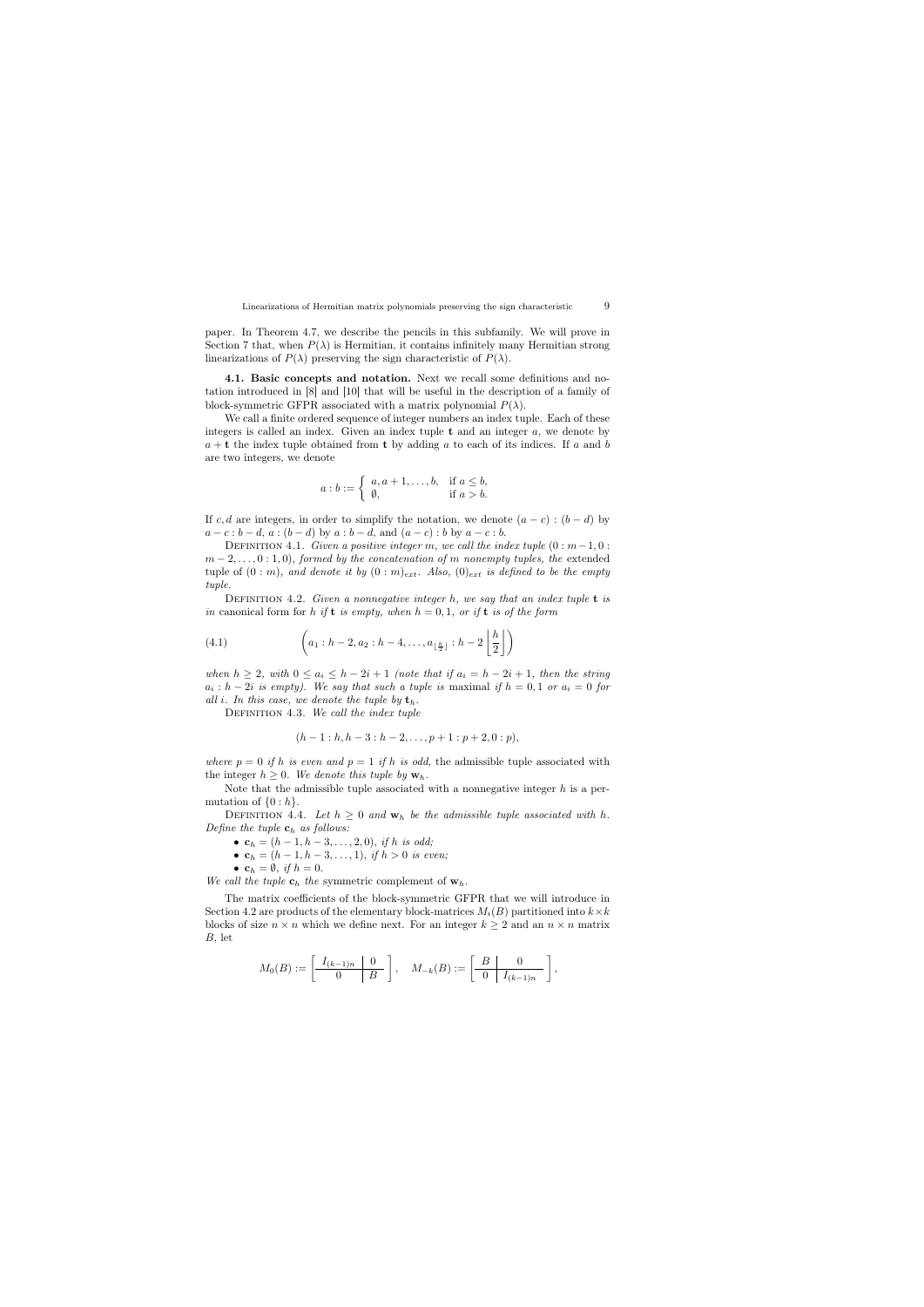(4.2) 
$$
M_i(B) := \begin{bmatrix} I_{(k-i-1)n} & 0 & 0 & 0 \\ 0 & B & I_n & 0 \\ 0 & I_n & 0 & 0 \\ \hline 0 & 0 & 0 & I_{(i-1)n} \end{bmatrix}, \quad i = 1 : k - 1,
$$

and  $M_{-i}(B) = (M_i(-B))^{-1}$ ,  $i = 1 : k - 1$ . When B is nonsingular, we define in addition  $M_k(B) := M_{-k}(B^{-1}).$ 

REMARK 4.5. It is immediate to check that the commutativity relations

$$
M_i(B_1)M_j(B_2) = M_j(B_2)M_i(B_1)
$$

hold for any  $n \times n$  matrices  $B_1$  and  $B_2$  if  $||i| - |j|| > 1$ .

DEFINITION 4.6. Let  $\mathbf{t} = (i_1, i_2, \dots, i_r)$  be an index tuple with indices contained in  $\{-k : k-1\}$  and let  $Z := (Z_1, \ldots, Z_r)$  be a list of r arbitrary  $n \times n$  matrices. We define

$$
M_{\mathbf{t}}(Z) := M_{i_1}(Z_1)M_{i_2}(Z_2)\cdots M_{i_r}(Z_r)
$$

and say that Z is a matrix assignment for **t**. If **t** (and therefore Z) is empty, then  $M_{\mathbf{t}}(Z) := I_{kn}$ . The matrix assignment Z for  $\mathbf{t}$  is said to be nonsingular if the matrices assigned to the positions in t occupied by the 0 and  $-k$  indices are nonsingular. If the matrices in  $Z$  are Hermitian, then  $Z$  is said to be a Hermitian matrix assignment for t.

If  $P(\lambda)$  is a matrix polynomial of grade k as in (2.1) and  $i \in \{-k : k-1\}$ , we will use the following abbreviated notation:

.

(4.3) 
$$
M_i^P := \begin{cases} M_i(-A_i), & \text{if } i \ge 0\\ M_i(A_{-i}), & \text{if } i < 0 \end{cases}
$$

Also, if  $A_k$  is nonsingular, we define  $M_k^P := M_{-k}(A_k^{-1})$ . Finally, if  $\mathbf{t} = (i_1, ..., i_r)$  is nonempty, we define  $M_{\mathbf{t}}^P := M_{i_1}^P M_{i_2}^P \cdots M_{i_r}^P$  and if  $\mathbf{t}$  is empty,  $M_{\mathbf{t}}^P := I_{kn}$ .

4.2. Construction of a family of Hermitian GFPR and related properties. In [10] the GFPR were defined as  $kn \times kn$  pencils, where k is the degree of the  $n \times n$  matrix polynomial  $P(\lambda)$ . However, we can define the GFPR in a similar way with k being the grade of  $P(\lambda)$  instead of its degree, which is convenient in this paper. Theorem 4.7 was stated in [10] with k being the degree of  $P(\lambda)$ , but it remains valid if  $k$  is the grade and the proof is the same.

Given an ordered list  $Z = (Z_1, \ldots, Z_r)$  of arbitrary  $n \times n$  matrices, we denote by  $rev(Z)$  the following list  $rev(Z) = (Z_r, \ldots, Z_1)$ .

THEOREM 4.7. [10, Theorem 6.11] Let  $P(\lambda)$  be an  $n \times n$  matrix polynomial of grade k as in (2.1) and h be an integer such that  $0 \leq h \lt k$ . Let  $\mathbf{w}_h$  and  $\mathbf{w}_{k-h-1}$  be the admissible tuples associated with h and  $k - h - 1$ , respectively, and  $c_h$  and  $c_{k-h-1}$  be the symmetric complements of  $\mathbf{w}_h$  and  $\mathbf{w}_{k-h-1}$ , respectively. Let  $\mathbf{v}_h = -k + \mathbf{w}_{k-h-1}$ , and let  $\mathbf{t}_w$  and  $k + \mathbf{t}_v$  be the index tuples in canonical form for h and  $k - h - 1$ , respectively. Let  $Z_w$  and  $Z_v$  be matrix assignments for  $\mathbf{t}_w$  and  $\mathbf{t}_v$ , respectively. Then, the pencil

(4.4)

 $\overline{M}_{\mathbf{t}_w,\mathbf{t}_v}(Z_w,Z_v)\left(\lambda M_{\mathbf{v}_h}^P - M_{\mathbf{w}_h}^P\right)\!M_{-k+\mathbf{c}_{k-h-1},\mathbf{c}_h}^P M_{rev(\mathbf{t}_w),rev(\mathbf{t}_v)}(rev(Z_w),rev(Z_v))$ 

is a block-symmetric GFPR and will be denoted by  $L_P(h, \mathbf{t}_w, \mathbf{t}_v, Z_w, Z_v)$ .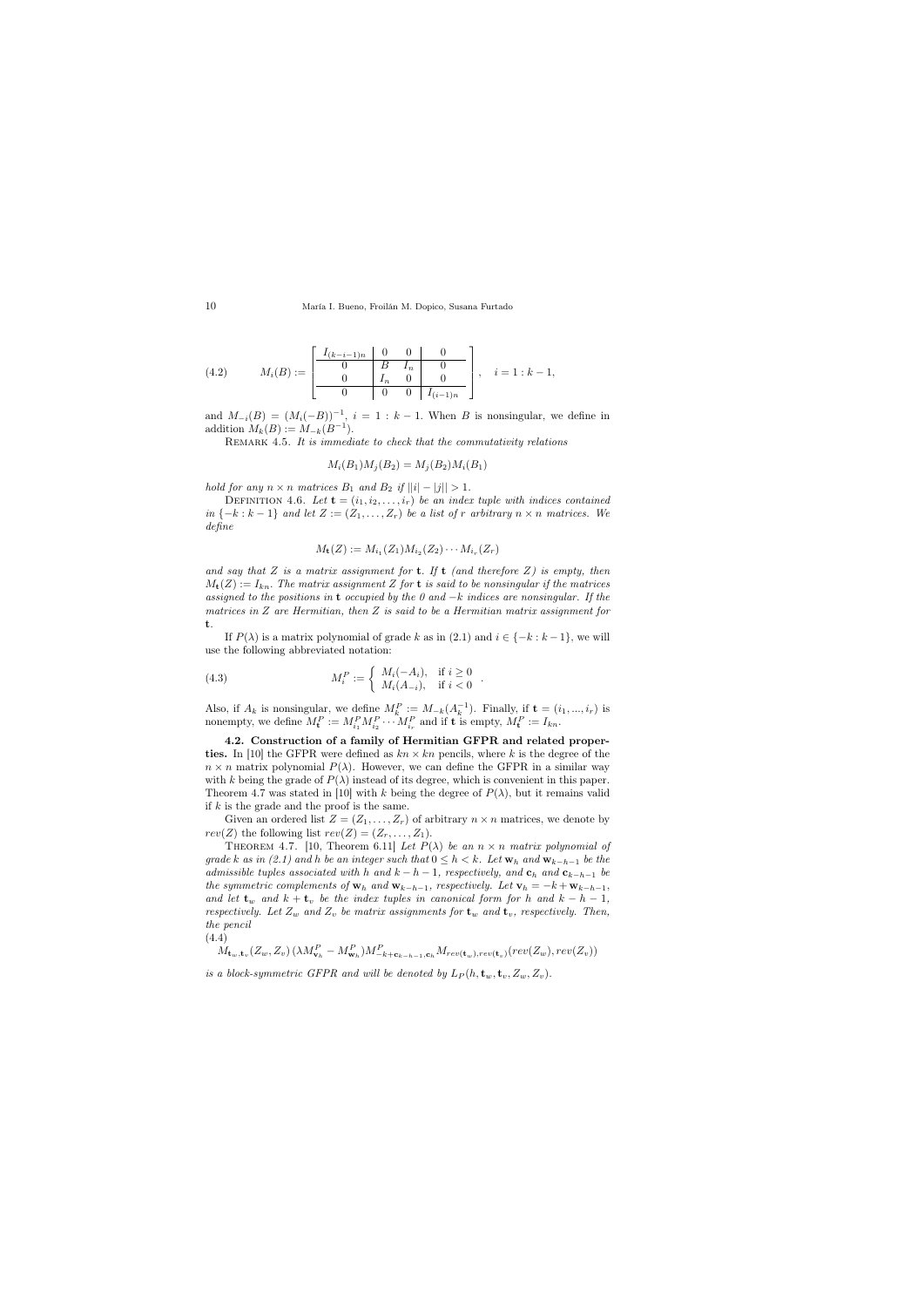If  $L(\lambda) := \lambda L_1 - L_0$  is a pencil as in (4.4) and  $L_1$  and  $L_0$  are viewed as  $k \times k$  block matrices whose blocks are of size  $n \times n$ , then each of these blocks is either  $0, I_n, \pm A_i$ , or one of the matrices in the matrix assignments  $Z_w, Z_v$  [10, Theorem 5.3]. We stress the fact that the block symmetry mentioned in Theorem 4.7 considers this partition and means that  $L_1^{\mathcal{B}} = L_1$  and  $L_0^{\mathcal{B}} = L_0$ .

Note that, if  $Z_w$  and  $Z_v$  are chosen so that  $M_{\mathbf{t}_w}(Z_w) = M_{\mathbf{t}_w}^P$  and  $M_{\mathbf{t}_v}(Z_v) = M_{\mathbf{t}_v}^P$ , then  $L_P(h, \mathbf{t}_w, \mathbf{t}_v, Z_w, Z_v)$  is a block-symmetric FPR, which we denote by  $L_P(h, \mathbf{t}_w, \mathbf{t}_v)$ .

Remark 4.8. Based on results from [32], it was observed in [10, Remark 6.2] that the pencils in the standard basis of the space of block-symmetric pencils  $D\mathbb{L}(P)$ [19, Section 3.3] are FPR. Let us denote by  $D_m(\lambda, P)$ , for  $m = 1 : k$ , the mth pencil in this basis. Then

(4.5) 
$$
D_m(\lambda, P) = L_P(k - m, \mathbf{t}_{k-m}, -k + \mathbf{t}_{m-1}),
$$

where  $\mathbf{t}_{k-m}$  and  $\mathbf{t}_{m-1}$  are the maximal index tuples in canonical form for  $k-m$  and  $m-1$ , respectively (see [32, Corollaries 1 and 2] and [7, Lemma 5.7]). Moreover, a direct computation shows that also

$$
(4.6) \qquad D_m(\lambda, P) = \lambda M_{(0:k-m)_{ext}}^P M_{-k+(0:m)_{ext}}^P - M_{(0:k-m+1)_{ext}}^P M_{-k+(0:m-1)_{ext}}^P.
$$

The following result establishes when a block-symmetric GFPR as in (4.4) is a strong linearization of a regular matrix polynomial  $P(\lambda)$  of grade k.

THEOREM 4.9. [10, Theorem 5.5] Let  $P(\lambda)$  be an  $n \times n$  regular matrix polynomial of grade k as in (2.1). The pencil  $L_P(h, t_w, t_v, Z_w, Z_v)$  introduced in Theorem 4.7 is a strong linearization of  $P(\lambda)$  if and only if the following three conditions hold simultaneously:

- (i)  $Z_w$  and  $Z_v$  are nonsingular matrix assignments for  $t_w$  and  $t_v$ , respectively,
- (ii)  $A_0$  is nonsingular if h is odd, and
- (iii)  $A_k$  is nonsingular if  $k h$  is even.

From Theorem 4.9 one can easily obtain necessary and sufficient conditions for the pencils  $D_m(\lambda, P)$  in the standard basis of  $D\mathbb{L}(P)$  to be strong linearizations of  $P(\lambda)$ . These conditions can also be immediately obtained from the eigenvalue exclusion theorem [21, Theorem 6.7] and are stated in Theorem 4.10. We omit the trivial proof.

THEOREM 4.10. Let  $P(\lambda)$  be a regular matrix polynomial of grade k as in (2.1) and let  $D_m(\lambda, P)$  be the pencils in the standard basis of  $\mathbb{DL}(P)$  for  $m = 1 : k$ . Then:

- (a)  $D_1(\lambda, P)$  is a strong linearization of  $P(\lambda)$  if and only if  $A_0$  is nonsingular.
- (b) For  $1 < m < k$ ,  $D_m(\lambda, P)$  is a strong linearization of  $P(\lambda)$  if and only if  $A_0$ and  $A_k$  are nonsingular.
- (c)  $D_k(\lambda, P)$  is a strong linearization of  $P(\lambda)$  if and only if  $A_k$  is nonsingular.

Next we associate to each block-symmetric GFPR, in particular to each pencil in the standard basis of  $DL(P)$ , another block-symmetric GFPR with empty tuples  $t_w$  and  $t_v$ . These pencils play an important role in this paper and its simple block structure is described in Section 8.

DEFINITION 4.11. Let  $P(\lambda)$  be a matrix polynomial of grade k as in (2.1). We call the pencil  $L_P(h, \emptyset, \emptyset) = (\lambda M_{\mathbf{v}_h}^P - M_{\mathbf{w}_h}^P) M_{-k+\mathbf{c}_{k-h-1}, \mathbf{c}_h}^P$  the simple FPR associated with h. Also, given the block-symmetric GFPR  $L(\lambda) = L_P(h, \mathbf{t}_w, \mathbf{t}_v, Z_w, Z_v)$  introduced in Theorem 4.7, we say that  $L_P(h, \emptyset, \emptyset)$  is the simple FPR associated with  $L(\lambda)$ .

Theorem 4.12 relates properties of a block-symmetric GFPR and its associated simple FPR. The proof follows easily from Theorem 4.9 and is omitted.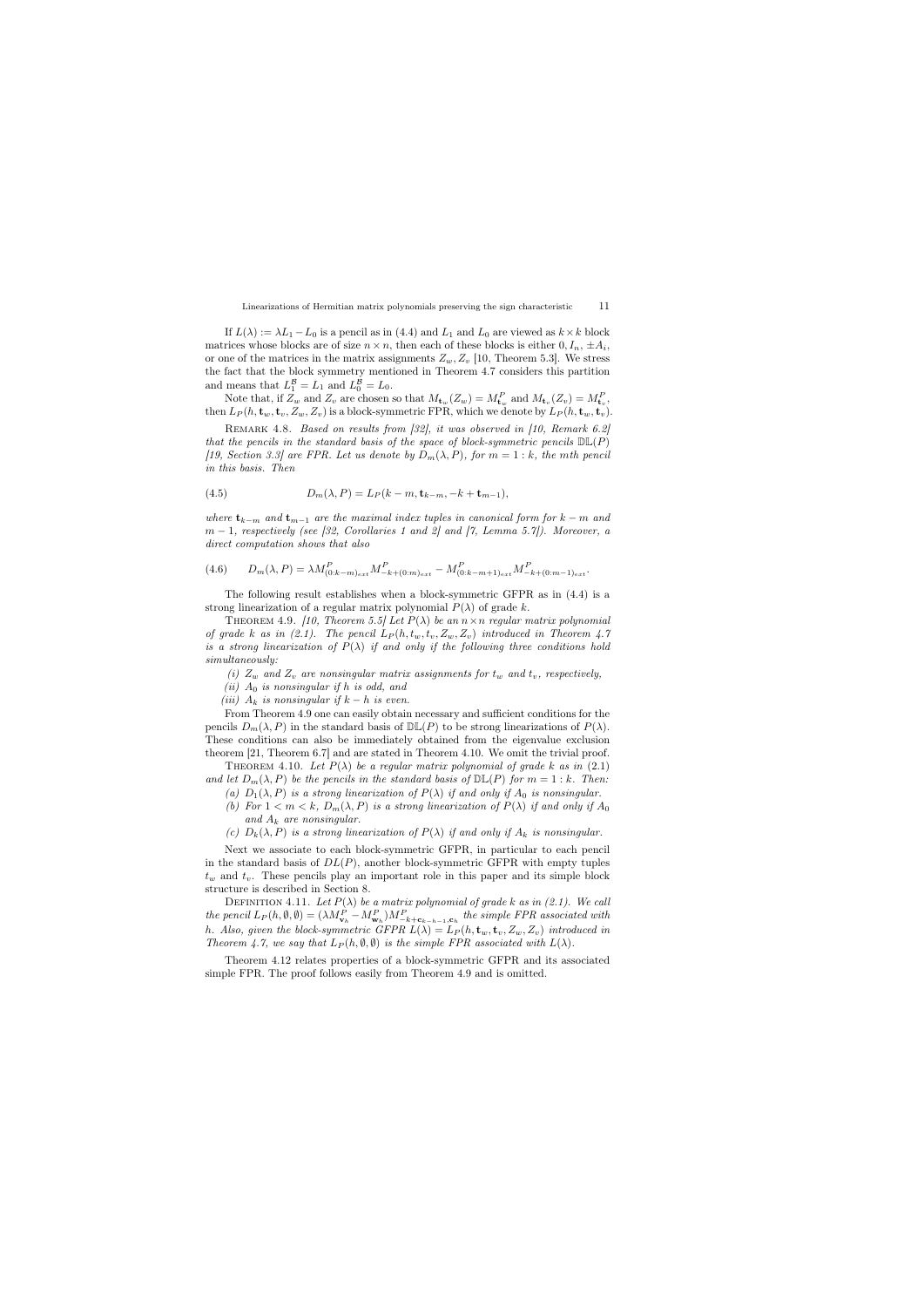THEOREM 4.12. Let  $P(\lambda)$  be a regular matrix polynomial of grade k as in (2.1), let  $L_P(h, \mathbf{t}_w, \mathbf{t}_v, Z_w, Z_v)$  be the block-symmetric GFPR introduced in Theorem 4.7, and let  $L_P(h, \emptyset, \emptyset)$  be its associated simple FPR. Then the following statements hold.

- (a)  $L_P(h, \mathbf{t}_w, \mathbf{t}_v, Z_w, Z_v)$  is a strong linearization of  $P(\lambda)$  if and only if  $L_P(h, \emptyset, \emptyset)$ is a strong linearization of  $P(\lambda)$  and  $Z_w, Z_v$  are nonsingular matrix assignments for  $\mathbf{t}_w, \mathbf{t}_v$ , respectively.
- (b)  $L_P(h, \emptyset, \emptyset)$  is a strong linearization of  $P(\lambda)$  if and only if  $A_0$  is nonsingular when h is odd and  $A_k$  is nonsingular when  $k - h$  is even.

We illustrate the concepts and results introduced above in Example 4.13.

EXAMPLE 4.13. Let  $P(\lambda)$  be a matrix polynomial of grade  $k = 4$  as in (2.1). Then, the simple FPR associated with  $D_1(\lambda, P) = L_P(3, t_3, \emptyset)$  is given by  $L_P(3, \emptyset, \emptyset) = \left(\lambda M_{-4}^P - M_{2:3,0:1}^P\right) M_{2,0}^P$ , which can be expressed explicitly as

$$
L_P(3, \emptyset, \emptyset) = \lambda \left[ \begin{array}{cccc} A_4 & 0 & 0 & 0 \\ 0 & -A_2 & I_n & 0 \\ 0 & I_n & 0 & 0 \\ 0 & 0 & 0 & -A_0 \end{array} \right] - \left[ \begin{array}{cccc} -A_3 & -A_2 & I_n & 0 \\ -A_2 & -A_1 & 0 & -A_0 \\ I_n & 0 & 0 & 0 \\ 0 & -A_0 & 0 & 0 \end{array} \right].
$$

According to Theorem 4.10(a),  $D_1(\lambda, P)$  is a strong linearization of  $P(\lambda)$  if and only if  $A_0$  is nonsingular. Then, Theorem 4.12(a) immediately guarantees that  $L_P (3, \emptyset, \emptyset)$  is also a strong linearization of  $P(\lambda)$  if  $A_0$  is nonsingular. Theorem 4.12(b) guarantees more:  $L_P(3, \emptyset, \emptyset)$  is a strong linearization of  $P(\lambda)$  if and only if  $A_0$  is nonsingular.

Since a pencil  $L_P(h, \mathbf{t}_w, \mathbf{t}_v, Z_w, Z_v)$  as in Theorem 4.7 is block-symmetric for any  $P(\lambda)$  and the blocks of its coefficients are either  $0, I_n, \pm A_i$ , or one of the matrices in  $Z_w$  and  $Z_v$ , we obtain the following result.

COROLLARY 4.14. Let  $L_P(h, \mathbf{t}_w, \mathbf{t}_v, Z_w, Z_v)$  be a block-symmetric GFPR as in Theorem 4.7. If  $P(\lambda)$  is Hermitian and the matrix assignments  $Z_w$ ,  $Z_v$  are Hermitian, then  $L_P(h, \mathbf{t}_w, \mathbf{t}_v, Z_w, Z_v)$  is Hermitian and is referred to as a HGFPR.

Note, in particular, that if  $P(\lambda)$  is Hermitian, then  $L_P(h, \emptyset, \emptyset)$  is a Hermitian FPR. The following theorem will be very useful later.

THEOREM 4.15. Let  $P(\lambda)$  be an  $n \times n$  Hermitian matrix polynomial of grade k and let  $L_P(h, \mathbf{t}_w, \mathbf{t}_v, Z_w, Z_v)$  be a HGFPR associated with  $P(\lambda)$ . If the Hermitian matrix assignments  $Z_w$  for  $\mathbf{t}_w$  and  $Z_v$  for  $\mathbf{t}_v$  are nonsingular, then  $L_P(h, \mathbf{t}_w, \mathbf{t}_v, Z_w, Z_v)$  is \*congruent to its associated simple FPR  $L_P(h, \emptyset, \emptyset)$ . More precisely,

$$
L_P(h, \mathbf{t}_w, \mathbf{t}_v, Z_w, Z_v) = Q L_P(h, \emptyset, \emptyset) Q^*,
$$

where  $Q = M_{\mathbf{t}_w, \mathbf{t}_v}(Z_w, Z_v)$  is nonsingular.

*Proof.* From the definition of the elementary matrices  $M_i(B)$  (see (4.2) and the expressions for those matrices above and below (4.2)), we see that  $M_i(B)^* = M_i(B^*)$  $M_i(B)$  if  $B = B^*$ . In addition, note that  $M_{\mathbf{t}_w}(Z_w)M_{\mathbf{t}_v}(Z_v) = M_{\mathbf{t}_v}(Z_v)M_{\mathbf{t}_w}(Z_w)$ , because  $t_w \subseteq \{0 : h-2\}, t_v \subseteq \{-k : -(h+3)\},$  and Remark 4.5 holds. Therefore,

$$
(M_{\mathbf{t}_w,\mathbf{t}_v}(Z_w,Z_v))^* = (M_{\mathbf{t}_w}(Z_w)M_{\mathbf{t}_v}(Z_v))^* = (M_{\mathbf{t}_v}(Z_v)M_{\mathbf{t}_w}(Z_w))^*
$$
  
\n
$$
= (M_{\mathbf{t}_w}(Z_w))^* (M_{\mathbf{t}_v}(Z_v))^* = M_{rev(\mathbf{t}_w)}(rev(Z_w))M_{rev(\mathbf{t}_v)}(rev(Z_v))
$$
  
\n
$$
= M_{rev(\mathbf{t}_w),rev(\mathbf{t}_v)}(rev(Z_w),rev(Z_v)).
$$

The rest of the proof follows from the form of  $L_P(h, \mathbf{t}_w, \mathbf{t}_v, Z_w, Z_v)$  described in (4.4) and the nonsingularity of the matrix assignments  $Z_w$  and  $Z_v$ .  $\square$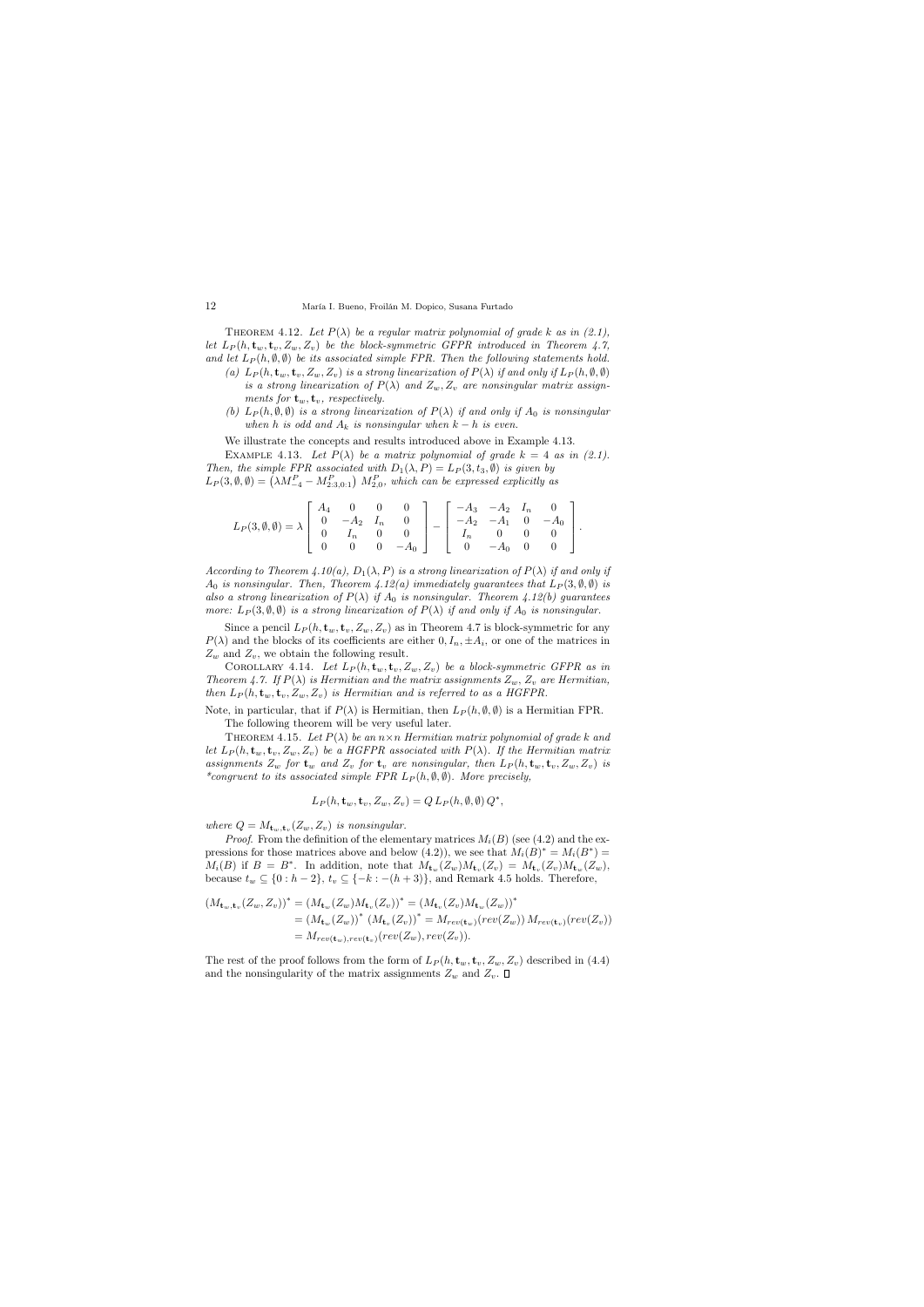5. Characterization of the strong linearizations that preserve the sign characteristic. In this section we characterize in Theorem 5.3 all the Hermitian strong linearizations of a Hermitian matrix polynomial  $P(\lambda) = \sum_{i=0}^{k} A_i \lambda^i$  with  $A_k$ nonsingular that preserve its sign characteristic. Based on this general characterization, we identify in Sections 6 and 7 many Hermitian strong linearizations of  $P(\lambda)$ which are easily constructible from the coefficients of  $P(\lambda)$  and that preserve its sign characteristic. Clearly, these linearizations are privileged for working numerically with  $P(\lambda)$ , since they preserve all its relevant spectral properties.

The next lemma characterizes Hermitian pencils with the same elementary divisors and sign characteristic. Its proof is omitted since it follows from [20, Thms. 6.1-12.1] by noting that the concept of sign characteristic of a matrix pencil presented here coincides essentially with the one in [20]. In fact, the only difference is that the signs in the sign characteristic of a Hermitian matrix pencil associated with a Jordan block of even size given by our definition and by the one in [20] are opposite.

LEMMA 5.1. Let  $L(\lambda) = \lambda L_1 - L_0$  and  $\widehat{L}(\lambda) = \lambda \widehat{L}_1 - \widehat{L}_0$  be two complex Hermitian pencils such that  $L_1$  and  $\widehat{L}_1$  are nonsingular. Then,  $L(\lambda)$  and  $\widehat{L}(\lambda)$  have the same elementary divisors and the same sign characteristic if and only if  $L(\lambda)$  and  $L(\lambda)$  are \*congruent.

The block-symmetric kth pencil in the standard basis of  $D\mathbb{L}(P)$  is fundamental in this section. Recall that, by (4.6) in Remark 4.8,

(5.1) 
$$
D_k(\lambda, P) = \lambda M_{-k+(0:k)_{ext}}^P - M_0^P M_{-k+(0:k-1)_{ext}}^P.
$$

In [2, Lemma 2.8], it was proven that, if  $P(\lambda)$  is a Hermitian matrix polynomial with nonsingular leading coefficient whose eigenvalues are all real and of definite type (and, so, they are semisimple), then  $D_k(\lambda, P)$  is a Hermitian linearization that preserves the sign characteristic of  $P(\lambda)$ . In Lemma 5.2, we show that  $D_k(\lambda, P)$  also preserves the sign characteristic of  $P(\lambda)$  when there is no restriction on the eigenvalues of  $P(\lambda)$ .

LEMMA 5.2. Let  $P(\lambda) = \sum_{i=0}^{k} A_i \lambda^i$  be an  $n \times n$  Hermitian matrix polynomial with  $A_k$  nonsingular and let  $D_k(\lambda, \tilde{P})$  be the kth pencil of the standard basis of  $\mathbb{DL}(P)$ . Then  $D_k(\lambda, P)$  is a Hermitian strong linearization of  $P(\lambda)$  that preserves the sign *characteristic of*  $P(\lambda)$ .

*Proof.* It is well-known that  $D_k(\lambda, P)$  is a Hermitian strong linearization of  $P(\lambda)$ [19, 21, 22]. This fact also follows from Remark 4.8, Corollary 4.14, and Theorem 4.10. Next, we prove that  $D_k(\lambda, P)$  has the same sign characteristic as  $P(\lambda)$ . An easy computation gives

$$
M_{0:k}^{P} = \begin{bmatrix} -A_{k-1}A_k^{-1} & I_n & 0 & \cdots & 0 \\ -A_{k-2}A_k^{-1} & 0 & I_n & \cdots & 0 \\ \vdots & \vdots & \vdots & \ddots & \vdots \\ -A_1A_k^{-1} & 0 & 0 & \cdots & I_n \\ -A_0A_k^{-1} & 0 & 0 & \cdots & 0 \end{bmatrix} = R_k C_P^* R_k,
$$

where  $R_k$  is the  $k \times k$  block-sip matrix with  $n \times n$  blocks (2.7) and  $C_P$  was defined in (2.4). Let  $\lambda L_1 - L_0 := D_k(\lambda, P)$ . Taking into account (5.1) and the well-known fact [19, Theorem 3.5] that  $L_1 = R_k B_P R_k$ , where  $B_P$  was defined in (2.5), it follows that

$$
M_{-k+(0:k)_{ext}}^P = R_k B_P R_k.
$$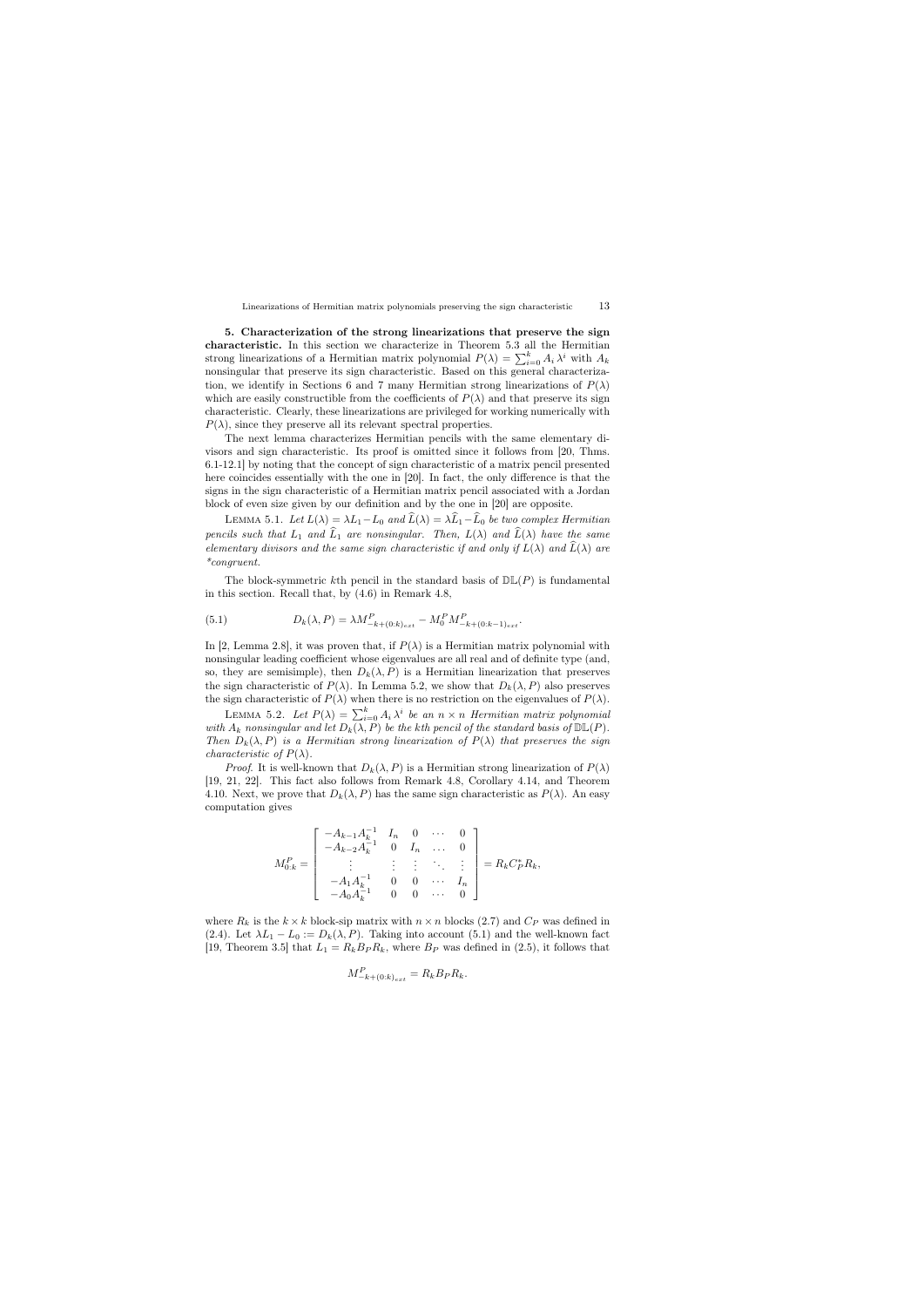Since  $M_0^P M_{-k+(0:k-1)_{ext}}^P = M_{0:k}^P M_{-k+(0:k)_{ext}}^P$ , we get<sup>3</sup>

(5.2) 
$$
D_k(\lambda, P) = R_k(\lambda B_P - C_P^* B_P) R_k.
$$

Since  $R_k^* = R_k$  and  $D_k(\lambda, P)$  is Hermitian, we see from (5.2) that the pencil  $H(\lambda) =$  $\lambda B_P - C_P^* B_P$  is also Hermitian and from Lemma 5.1 that the sign characteristic of  $D_k(\lambda, P)$  is equal to the sign characteristic of  $\lambda B_P - C_P^* B_P$ . Since  $C_P^* B_P$  and  $B_P$ are Hermitian matrices,  $C_H = B_P^{-1} C_P^* B_P = B_P^{-1} (C_P^* B_P)^* = C_P$ . On the other hand,  $B_H = B_P$ . Thus, from the definition of sign characteristic,  $H(\lambda)$  and  $P(\lambda)$  have the same sign characteristic.  $\square$ 

Theorem 5.3 characterizes all the Hermitian strong linearizations that preserve the sign characteristic of a Hermitian matrix polynomial  $P(\lambda)$  with nonsingular leading coefficient: they are precisely those pencils that are \*congruent to  $D_k(\lambda, P)$ . The proof follows easily from Lemmas 5.1 and 5.2 and is omitted.

THEOREM 5.3. Let  $P(\lambda) = \sum_{i=0}^{k} A_i \lambda^i$  be an  $n \times n$  Hermitian matrix polynomial with  $A_k$  nonsingular and let  $D_k(\overline{\lambda}, P)$  be the kth pencil of the standard basis of  $\mathbb{DL}(P)$ . Then, an  $nk \times nk$  pencil  $L(\lambda)$  is a Hermitian strong linearization of  $P(\lambda)$  that preserves the sign characteristic of  $P(\lambda)$  if and only if  $L(\lambda)$  is \*congruent to  $D_k(\lambda, P)$ .

6. Hermitian block-tridiagonal strong linearizations that preserve the sign characteristic. We consider in this section two very well known block-symmetric strong linearizations of a matrix polynomial  $P(\lambda)$  as in (2.1) which are Hermitian when  $P(\lambda)$  is, and, in this case, we apply Theorem 5.3 to prove that they preserve the sign characteristic of  $P(\lambda)$ . These two linearizations are essentially the same. The first one was introduced in [3, Theorem 3.1] and the second one is a variation of the first when  $P(\lambda)$  has odd grade, which is simpler and has been used in [23, pp. 884-887], [24, pp. 81-84], and [25, pp. 4646-4647] to construct structure preserving linearizations for several important classes of structured matrix polynomials. These linearizations are, probably, the simplest block-symmetric strong linearizations associated with  $P(\lambda)$  of odd grade, since they are block-tridiagonal, are very easily constructible from the coefficients of  $P(\lambda)$  without doing any operations, and each coefficient of  $P(\lambda)$  appears exactly once in the linearizations. The reader is invited to check this simplicity in the references cited above. In addition, they allow us to recover very easily the eigenvectors of  $P(\lambda)$  from these linearizations [9, Corollary 3.6]. Another interesting property of the block-tridiagonal linearizations introduced in [3] and [23, 24, 25] is that, if the grade of  $P(\lambda)$  is odd, then they are *companion forms* [13, Definition 5.1], so, in particular, they are strong linearizations for any  $P(\lambda)$ , independently of the properties of its coefficients. We emphasize that these linearizations are not included in the family of block-symmetric GFPR considered in Theorem 4.7, neither are FPR. They belong to the family of generalized Fiedler pencils introduced in [9, Definition 2.1].

Given a general matrix polynomial  $P(\lambda)$  as in (2.1), we give in (6.1) the blocktridiagonal pencil introduced in [3, Theorem 3.1] in terms of the elementary matrices in (4.3). Note that if k is even, (6.1) requires  $A_k$  to be nonsingular and that  $A_k^{-1}$ appears as a block in the zero-degree coefficient of  $L(\lambda)$ .

(6.1) 
$$
L(\lambda) := \begin{cases} \lambda M_{-1,-3,\dots,-k+2,-k}^P - M_{0,2,\dots,k-1}^P, & \text{if } k \text{ is odd,} \\ \lambda M_{-1,-3,\dots,-k+1}^P - M_{0,2,\dots,k}^P, & \text{if } k \text{ is even.} \end{cases}
$$

 ${}^{3}$ Equation (5.2) can be obtained also from the explicit block-expression of the coefficients of  $D_k(\lambda, P)$  in [19, Theorem 3.5] and the expressions of  $C_P$  and  $B_P$ .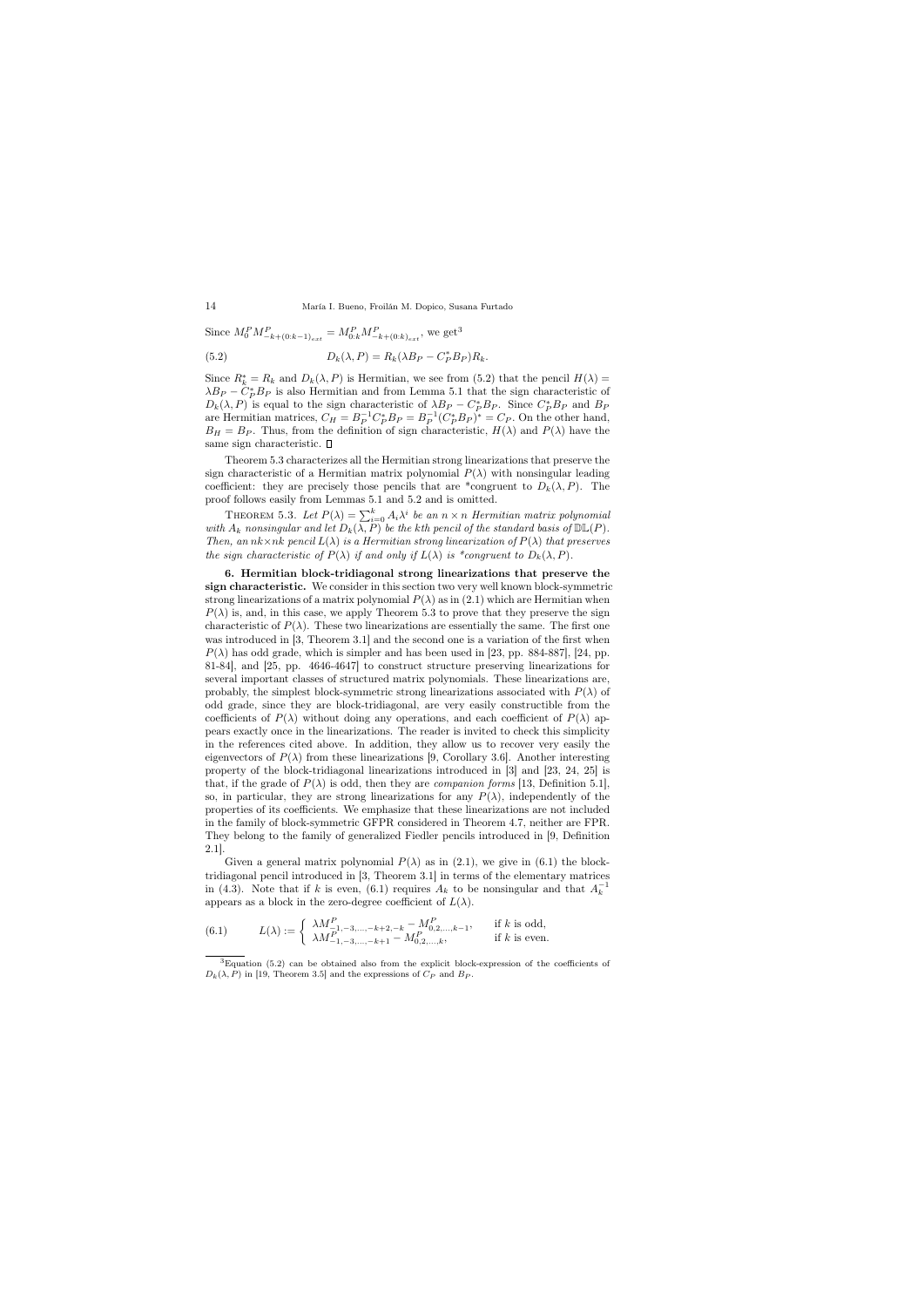Equation (6.2) gives the expression of the block-tridiagonal pencil introduced in [23, pp. 884-887, which is valid only if  $k$  is odd:

(6.2) 
$$
\widetilde{L}(\lambda) := R_k S(\lambda M_{-1,-3,...,-k+2,-k}^P - M_{0,2,...,k-1}^P) S R_k,
$$

where  $R_k$  is the  $k \times k$  block-sip matrix (2.7) and S is a  $k \times k$  block-diagonal matrix whose  $(i, i)$  block-entry is given by

$$
S(i,i) = \begin{cases} -I_n, & \text{if } i = 0, 1 \text{ mod } 4\\ I_n, & \text{otherwise.} \end{cases}
$$

As an illustration, we write the pencils  $L(\lambda)$  and  $\widetilde{L}(\lambda)$  explicitly for degree 5. EXAMPLE 6.1. Let  $P(\lambda) = \sum_{i=0}^{5} A_i \lambda^i$  be a Hermitian matrix polynomial. Then,

$$
L(\lambda) = \begin{bmatrix} \lambda A_5 + A_4 & -I & 0 & 0 & 0 \\ -I & 0 & \lambda I & 0 & 0 \\ 0 & \lambda I & \lambda A_3 + A_2 & -I & 0 \\ 0 & 0 & -I & 0 & \lambda I \\ 0 & 0 & 0 & \lambda I & \lambda A_1 + A_0 \end{bmatrix},
$$

$$
\widetilde{L}(\lambda) = \begin{bmatrix} \lambda A_1 + A_0 & \lambda I & 0 & 0 & 0 \\ \lambda I & 0 & I & 0 & 0 \\ 0 & I & \lambda A_3 + A_2 & \lambda I & 0 \\ 0 & 0 & \lambda I & 0 & I \\ 0 & 0 & 0 & I & \lambda A_5 + A_4 \end{bmatrix}.
$$

Next, we state and prove the main result in this section.

THEOREM 6.2. Let  $P(\lambda) = \sum_{i=0}^{k} A_i \lambda^i$  be an  $n \times n$  Hermitian matrix polynomial with  $A_k$  nonsingular. Then, the pencil  $L(\lambda)$ , defined in (6.1), and the pencil  $\widetilde{L}(\lambda)$ , defined in (6.2) if k odd, are Hermitian strong linearizations of  $P(\lambda)$  that preserve the sign characteristic of  $P(\lambda)$ .

*Proof.* Let us start by proving that  $L(\lambda)$  is a Hermitian strong linearization of  $P(\lambda)$  that preserves its sign characteristic. It is well known that  $L(\lambda)$  is a strong linearization of  $P(\lambda)$ , since it is strictly equivalent to a standard Fiedler pencil, which is a strong linearization of  $P(\lambda)$  [3, 9]. It is also well known that  $L(\lambda)$  is Hermitian, when  $P(\lambda)$  is (it follows immediately from (6.1), (4.3), and Remark 4.5). Next, define

$$
W := \left\{ \begin{array}{ll} M_{-2,-4,\dots,-k+1}^P, & \text{if } k \text{ is odd,} \\ M_{-2,-4,\dots,-k}^P, & \text{if } k \text{ is even,} \end{array} \right.
$$

which is a nonsingular Hermitian matrix. In addition, by Definition 4.11, the simple FPR  $L_P(0, \emptyset, \emptyset)$  is given by

$$
L_P(0, \emptyset, \emptyset) = \begin{cases} (\lambda M_{-2:-1,...,-k+1:-k+2,-k}^P - M_0^P)M_{-2,-4,...,-k+1}^P, & \text{if } k \text{ is odd,} \\ (\lambda M_{-2:-1,...,-k:-k+1}^P - M_0^P)M_{-2,-4,...,-k}^P, & \text{if } k \text{ is even,} \end{cases}
$$

and a simple computation shows that

(6.3) 
$$
WL(\lambda)W^* = L_P(0, \emptyset, \emptyset).
$$

On the other hand,  $D_k(\lambda, P)$  is a HGFPR by Corollary 4.14 and  $L_P(0, \emptyset, \emptyset)$  is its associated simple FPR. Thus,  $D_k(\lambda, P)$  and  $L_P(0, \emptyset, \emptyset)$  are \*congruent by Theorem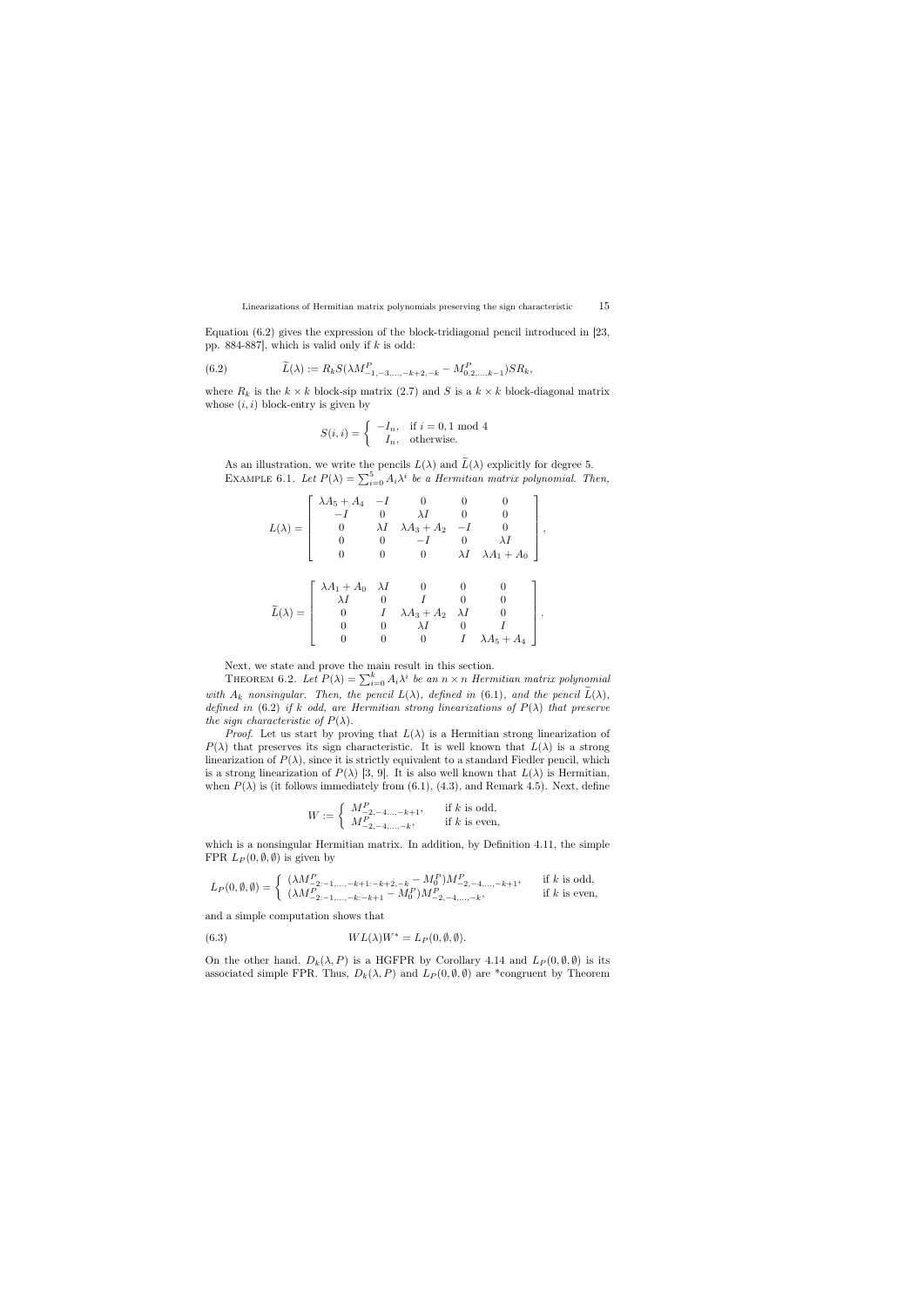4.15, as condition (i) in Theorem 4.9 holds for  $D_k(\lambda, P)$ . This last statement together with (6.3) imply that  $L(\lambda)$  is \*congruent to  $D_k(\lambda, P)$ . Therefore, from Theorem 5.3, we get that  $L(\lambda)$  is a Hermitian strong linearization of  $P(\lambda)$  that preserves its sign characteristic.

Next, consider  $\tilde{L}(\lambda)$  in (6.2). Since  $(SR_k)^* = R_k^* S^* = R_k S$ ,  $\tilde{L}(\lambda)$  is \*congruent to  $L(\lambda)$  and, so, is \*congruent to  $D_k(\lambda, P)$ . Theorem 5.3 guarantees again that  $\widetilde{L}(\lambda)$ is a Hermitian strong linearization of  $P(\lambda)$  that preserves its sign characteristic.  $\Box$ 

7. HGFPR strong linearizations that preserve the sign characteristic. The main result of this section is Theorem 7.1, which gives a class of HGFPR (recall Corollary 4.14) which are strong linearizations of a Hermitian matrix polynomial  $P(\lambda)$  and preserve its sign characteristic. The proof of Theorem 7.1 follows again from Theorem 5.3. After Theorem 7.1, we present Corollary 7.2, which proves that other pencils different from  $D_k(\lambda, P)$  in the standard basis of  $\mathbb{DL}(P)$  also preserve the sign characteristic of  $P(\lambda)$ .

THEOREM 7.1. Let  $P(\lambda) = \sum_{i=0}^{k} A_i \lambda^i$  be an  $n \times n$  Hermitian matrix polynomial with  $A_k$  nonsingular, let h be an even integer such that  $0 \leq h \lt k$ , and let  $L(\lambda) = L_P(h, \mathbf{t}_w, \mathbf{t}_v, Z_w, Z_v)$  be an HGFPR for  $P(\lambda)$  where  $Z_w$  and  $Z_v$  are nonsingular Hermitian matrix assignments for  $\mathbf{t}_w$  and  $\mathbf{t}_v$ , respectively. Then,  $L(\lambda)$  is a Hermitian strong linearization of  $P(\lambda)$  that preserves the sign characteristic of  $P(\lambda)$ .

*Proof.* We will prove that  $L(\lambda)$  is \*congruent to  $D_k(\lambda, P)$ , which combined with Theorem 5.3 proves the result. By Theorem 4.15,  $L(\lambda)$  is \*congruent to  $L_P(h, \emptyset, \emptyset)$ . By Theorem 4.15, (4.5), and Theorem 4.9(i), we get also that  $D_k(\lambda, P)$  is \*congruent to  $L_P(0, \emptyset, \emptyset)$ . Therefore, by Lemma 5.2, it is enough to show that  $L_P(h, \emptyset, \emptyset)$  and  $L_P(0, \emptyset, \emptyset)$  are \*congruent. If  $h = 0$ , it is obvious. So, in the rest of the proof, we suppose that  $h \neq 0$  and h is even. If k is odd, we have

$$
L(0, \emptyset, \emptyset) = (\lambda M_{-2:-1,...,-k+1:-k+2,-k}^{P} - M_0^{P})M_{-2,-4,...,-k+1}^{P},
$$

 $L_P (h, \emptyset, \emptyset)$ 

$$
= (\lambda M_{-h-2:-h-1,...,-k+1:-k+2,-k}^P - M_{h-1:h,...1:2,0}^P)M_{1,3,...,h-1}^P M_{-h-2,-h-4,...,-k+1}^P.
$$

If  $k$  is even, we have

$$
L(0, \emptyset, \emptyset) = (\lambda M_{-2:-1,...,-k:-k+1}^P - M_0^P) M_{-2,-4,...,-k}^P,
$$
  
\n
$$
L_P(h, \emptyset, \emptyset) = (\lambda M_{-h-2:-h-1,...,-k:-k+1}^P - M_{h-1:h,...1:2,0}^P) M_{1,3,...,h-1}^P M_{-h-2,-h-4,...,-k}^P.
$$

In both cases, it can be easily verified via a direct computation that

(7.1) 
$$
QL(0, \emptyset, \emptyset)Q^* = L_P(h, \emptyset, \emptyset),
$$

with  $Q = M_{h-1:h,...,3:4,1:2}^P = (M_{-2:-1,-4:-3...,-h:-h+1}^P)^{-1}$  a nonsingular matrix.

Next, we obtain Corollary 7.2 as a consequence of Theorem 7.1.

COROLLARY 7.2. Let  $P(\lambda) = \sum_{i=0}^{k} A_i \lambda^i$  be a Hermitian matrix polynomial and  $m \in \{1:k\}$ . Suppose that  $A_k$  is nonsingular, and  $A_0$  is nonsingular if  $m \neq k$ . Let  $D_m(\lambda, P)$  be the mth pencil in the standard basis of  $\mathbb{DL}(P)$ . If  $k - m$  is even, then  $D_m(\lambda, P)$  is a Hermitian strong linearization of  $P(\lambda)$  with the same sign characteristic as  $P(\lambda)$ .

*Proof.* The case  $m = k$  follows from Lemma 5.2. Let us focus then on the case  $m = 1 : k - 1$ . From (4.5) and Corollary 4.14 we get that  $D_m(\lambda, P)$  is a Hermitian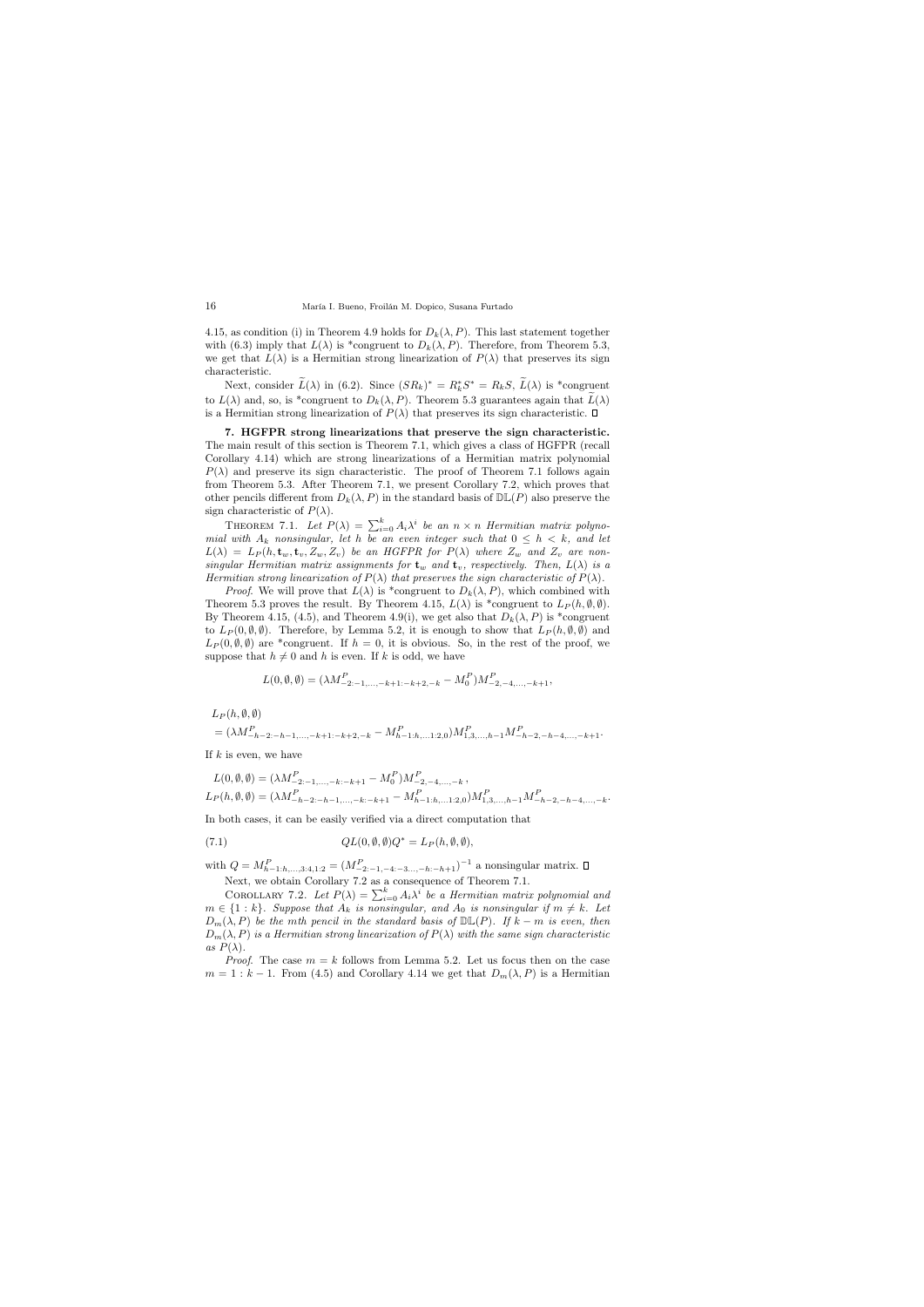pencil. In addition, from the nonsingularity of  $A_0$  and  $A_k$ , the Hermitian matrix assignments for  $D_m(\lambda, P) = L_P(k-m, \mathbf{t}_{k-m}, -k+\mathbf{t}_{m-1})$  are nonsingular. The result then follows from Theorem 7.1.  $\square$ 

Note that, if  $k = 2$ , Theorem 7.1 only provides one sign-characteristic-preserving linearization of  $P(\lambda)$ , namely,  $D_2(\lambda, P)$ . However, if  $k \geq 3$ , Theorem 7.1 provides an infinite set containing such sign-characteristic-preserving strong linearizations of  $P(\lambda)$ as we show in the following examples.

EXAMPLE 7.3. Let  $P(\lambda) = \sum_{i=0}^{3} A_i \lambda^i$  be a Hermitian matrix polynomial of degree 3 with A<sup>3</sup> nonsingular. By Theorem 7.1, all the HGFPR of the form

$$
L_P(2,(0),\emptyset,(Z_1),\emptyset) = \lambda \left[ \begin{array}{ccc} A_3 & 0 & 0 \\ 0 & -A_1 & Z_1 \\ 0 & Z_1 & 0 \end{array} \right] - \left[ \begin{array}{ccc} -A_2 & -A_1 & Z_1 \\ -A_1 & -A_0 & 0 \\ Z_1 & 0 & 0 \end{array} \right],
$$

where  $Z_1$  is a nonsingular Hermitian matrix, are Hermitian strong linearizations of  $P(\lambda)$  that preserve the sign characteristic of  $P(\lambda)$ .

EXAMPLE 7.4. Let  $P(\lambda)$  be a Hermitian matrix polynomial of degree 5 as in (2.1), with  $A_5$  nonsingular. A set of HGFPR which are strong linearizations and preserve the sign characteristic of  $P(\lambda)$ , as follows from Theorem 7.1, is given by the pencils of the form  $L_P(h, \mathbf{t}_w, \mathbf{t}_v, Z_w, Z_v)$ , where  $Z_w$  and  $Z_v$  are nonsingular Hermitian matrix assignments for  $\mathbf{t}_w$  and  $\mathbf{t}_v$ , respectively, and h,  $\mathbf{t}_w$ , and  $\mathbf{t}_v$  are one of the following:

• 
$$
h = 0
$$
,  $\mathbf{t}_w = \emptyset$  and

$$
\begin{array}{ll}\n\mathbf{t}_v = \emptyset; & \mathbf{t}_v = (-5); & \mathbf{t}_v = (-3, -5); \\
\mathbf{t}_v = (-4, -3, -5); & \mathbf{t}_v = (-5: -3, -5); & \mathbf{t}_v = (-3); \\
\mathbf{t}_v = (-4: -3); & \mathbf{t}_v = (-5: -3).\n\end{array}
$$

 $\bullet$   $h = 2$ ,

$$
\begin{array}{ll}\n\mathbf{t}_w = \mathbf{t}_v = \emptyset; & \mathbf{t}_w = (0), \ \mathbf{t}_v = \emptyset; \\
\mathbf{t}_w = \emptyset, \ \mathbf{t}_v = (-5); & \mathbf{t}_w = (0), \ \mathbf{t}_v = (-5).\n\end{array}
$$

• 
$$
h = 4
$$
,  $\mathbf{t}_v = \emptyset$  and

$$
\begin{array}{ll}\n\mathbf{t}_w = \emptyset; & \mathbf{t}_w = (0); & \mathbf{t}_w = (2,0); \\
\mathbf{t}_w = (1:2,0); & \mathbf{t}_w = (0:2,0); & \mathbf{t}_w = (2); \\
\mathbf{t}_w = (1:2); & \mathbf{t}_w = (0:2).\n\end{array}
$$

Observe that, for each combination of h,  $t_w$ , and  $t_v$ , if either  $t_w$  or  $t_v$  is not empty, we get an infinite family of sign-preserving strong linearizations.

Remark 7.5. To end this section, we consider whether Theorem 7.1 can be extended to odd values of h, and Corollary 7.2 can be extended to odd values of  $k - m$ . We show via Example 7.6 that, in general, such extension is not possible. In order to understand Example 7.6, we need some preliminary arguments. If  $P(\lambda)$  is a Hermitian matrix polynomial of degree k as in  $(2.1)$ , with  $A_0$  and  $A_k$  nonsingular, and  $h$  is odd, an argument similar to the one used in the proof of Theorem 7.1 for getting (7.1) shows that  $L_P(h, \emptyset, \emptyset)$  is \*congruent to  $L_P(1, \emptyset, \emptyset)$ . Observe that the nonsingularity of  $A_0$  and  $A_k$  ensures that  $L_P(h, \emptyset, \emptyset)$  is a strong linearization of  $P(\lambda)$ , by Theorem 4.12. Since, by Theorem 4.15, any HGFPR  $L_P(h, \mathbf{t}_w, \mathbf{t}_v, Z_w, Z_v)$  with nonsingular matrix assignments  $Z_w$  and  $Z_v$  is \*congruent to  $L_P(h, \emptyset, \emptyset)$ , we get that any HGFPR  $L_P(h, \mathbf{t}_w, \mathbf{t}_v, Z_w, Z_v)$  with h odd and which is a strong linearization of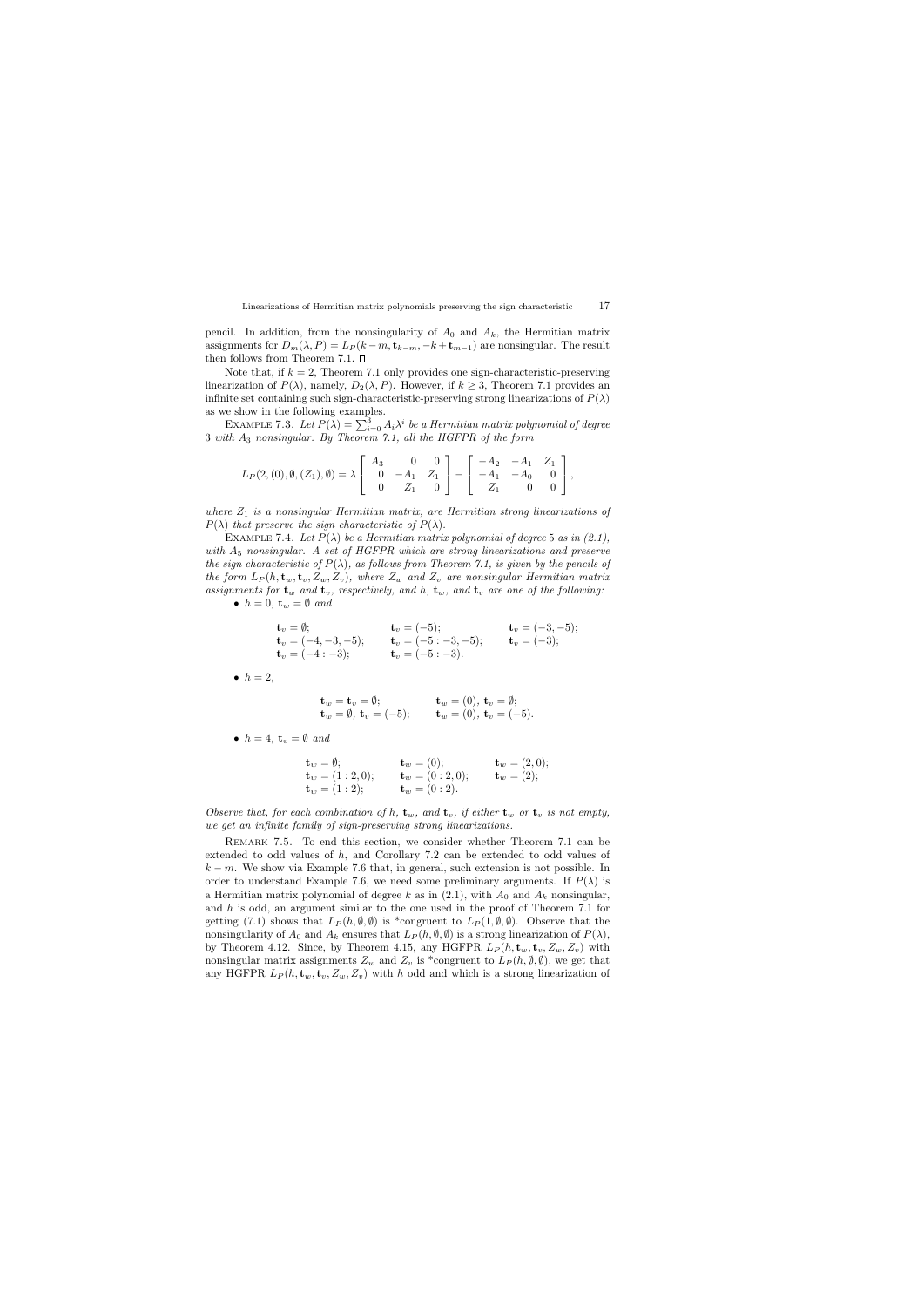$P(\lambda)$  is \*congruent to  $L_P(1,\emptyset,\emptyset)$ . So, from Lemma 5.1, it follows that all HGFPR  $L_P(h, \mathbf{t}_w, \mathbf{t}_v, Z_w, Z_v)$  with h odd which are strong linearizations of  $P(\lambda)$  preserve the sign characteristic of  $P(\lambda)$  if  $L_P(1, \emptyset, \emptyset)$  does, and none of them preserves the sign characteristic of  $P(\lambda)$  if  $L_P(1, \emptyset, \emptyset)$  does not. In addition, Theorem 7.1 implies that  $L_P(0, \emptyset, \emptyset)$  is an HGFPR-strong-linearization that preserves the sign characteristic of  $P(\lambda)$ . Therefore, from the discussion above and Lemma 5.1, we get that an HGFPR  $L_P(h, \mathbf{t}_w, \mathbf{t}_v, Z_w, Z_v)$  with h odd is a strong linearization of  $P(\lambda)$  preserving the sign characteristic of  $P(\lambda)$  if and only if  $L_P(1, \emptyset, \emptyset)$  and  $L_P(0, \emptyset, \emptyset)$  are \*congruent. In Example 7.6, we present a matrix polynomial  $P(\lambda)$  as above for which these two pencils are not \*congruent, implying that no HGFPR linearization  $L_P(h, \mathbf{t}_w, \mathbf{t}_v, Z_w, Z_v)$  of  $P(\lambda)$ , with h odd, preserves the sign characteristic of this particular  $P(\lambda)$ .

It can be seen that  $L_P(1,\emptyset,\emptyset)$  and  $L_P(0,\emptyset,\emptyset)$  are \*congruent for some other Hermitian matrix polynomials  $P(\lambda)$  with nonsingular leading coefficient, implying in this case that all HGFPR linearizations of  $P(\lambda)$  preserve its sign characteristic.

Example 7.6. Consider the Hermitian matrix polynomial of degree 3 with nonsingular leading coefficient:

(7.2) 
$$
P(\lambda) = \begin{bmatrix} \lambda^3 - 4 & 0 \\ 0 & \lambda^3 + 1 \end{bmatrix}.
$$

Let  $L_P(1, \emptyset, \emptyset) := \lambda L_1 - L_0$  and  $L_P(0, \emptyset, \emptyset) := \lambda L_1' - L_0'$ . Then, from Definition 4.11, we have  $L_0 = M_{0,1,0,-3}^P$  and  $L'_0 = M_{0,-2}^P$ , which for  $P(\lambda)$  in (7.2) yields

| $L_0 =$ |                |  |            | $\overline{0}$ | $\hspace{1.6cm}0\hspace{1.1cm}$ | and $L'_0 =$ |          | $\theta$       | $\overline{1}$ | $\overline{0}$<br>$\Omega$                                                                                  | $\theta$ |                      |
|---------|----------------|--|------------|----------------|---------------------------------|--------------|----------|----------------|----------------|-------------------------------------------------------------------------------------------------------------|----------|----------------------|
|         | $\overline{0}$ |  |            | 4              |                                 |              |          |                |                |                                                                                                             |          |                      |
|         | $\theta$       |  | $0 \mid 0$ |                | $-1$                            |              | $\theta$ | $\overline{1}$ |                | $\begin{array}{c c c c} & \text{J} & 0 & 0 & \text{J} \ & \text{J} & 0 & 0 & \text{J} \ \hline \end{array}$ |          | $\ddot{\phantom{1}}$ |
|         |                |  |            | $\overline{0}$ |                                 |              |          |                |                | $\overline{4}$                                                                                              |          |                      |
|         |                |  |            | $\overline{0}$ |                                 |              |          |                |                |                                                                                                             |          |                      |

It can be easily verified that the eigenvalues of  $L_0$  are  $-4, -1, 1, 1, 1, 4$ , while the eigenvalues of  $L'_0$  are  $-1, -1, -1, 1, 1, 4$ . Thus,  $L_0$  and  $L'_0$  have different inertias and, therefore, by the Sylvester's Law of Inertia, they are not \*congruent. Thus,  $L_P(1, \emptyset, \emptyset)$  and  $L_P(0, \emptyset, \emptyset)$  are not \*congruent, implying that no HGFPR  $L_P(h, \mathbf{t}_w, \mathbf{t}_v, Z_w, Z_v)$  with h odd which is a strong linearization of  $P(\lambda)$  preserves its sign characteristic, although all these pencils have the same sign characteristic.

8. Block structure of simple FPR. In this section, we describe the block structure of the simple FPRs,  $L_P(h, \emptyset, \emptyset)$ , associated with a matrix polynomial  $P(\lambda)$ as in (2.1) that were introduced in Definition 4.11 and have been used very often in this paper. This description complements the representation of simple FPRs in terms of products of elementary matrices and allows us to construct easily new Hermitian strong linearizations that preserve the sign characteristic of  $P(\lambda)$  when  $P(\lambda)$  is Hermitian and its leading coefficient is nonsingular. In this case, recall that any  $L_P(h, \emptyset, \emptyset)$ with  $h$  even is such a linearization according to Theorem 7.1.

The description of  $L_P(h, \emptyset, \emptyset)$  in the main result of this section (i.e., Theorem 8.1)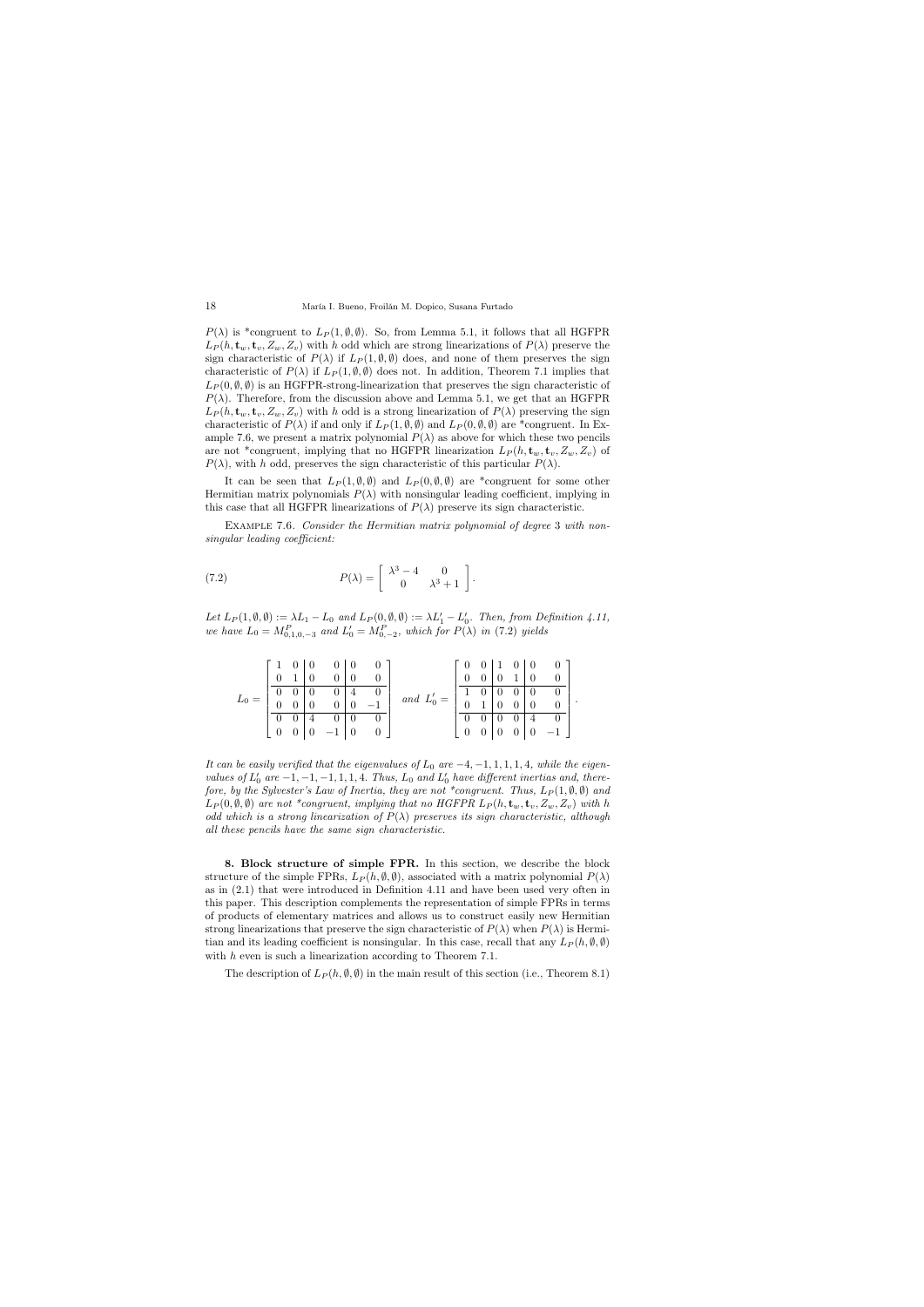uses some matrices associated with  $P(\lambda) = \sum_{i=0}^{k} A_i \lambda^i$  which are introduced below:

$$
D_i := \begin{bmatrix} -A_i & 0 \\ 0 & 0 \end{bmatrix}, \quad E_i := \begin{bmatrix} -A_i & I_n \\ 0 & 0 \end{bmatrix}, \quad F_i := \begin{bmatrix} -A_i & I_n \\ I_n & 0 \end{bmatrix}, \quad 0 \le i < k,
$$
  

$$
T_1 := \begin{bmatrix} -A_1 & 0 & -A_0 \\ 0 & 0 & 0 \\ -A_0 & 0 & 0 \end{bmatrix}, \quad T_h := \begin{bmatrix} -A_h & -A_{h-1} & I_n \\ -A_{h-1} & -A_{h-2} & 0 \\ I_n & 0 & 0 \end{bmatrix}, \quad 2 \le h < k,
$$

where all blocks have size  $n \times n$ . Based on these matrices, we define in addition

$$
C_{0,P}:=-A_0,\quad C_{1,P}:=\left[\begin{array}{cc} -A_1 & -A_0 \\ -A_0 & 0 \end{array}\right],\quad C_{2,P}:=T_2,\quad C_{3,P}:=\left[\begin{array}{cc} -A_3 & -A_2 & I_n & 0 \\ -A_2 & -A_1 & 0 & -A_0 \\ I_n & 0 & 0 & 0 \\ 0 & -A_0 & 0 & 0 \end{array}\right],
$$

$$
C_{h,P} := \begin{bmatrix} T_h & 0 & & & & \\ \hline 0 & E_{h-3}^{\mathcal{B}} & D_{h-4} & E_{h-5} & & & \\ & & E_{h-5}^{\mathcal{B}} & & & \\ & & & \ddots & & \\ & & & & E_3^{\mathcal{B}} & D_2 & E_1 \\ & & & & & E_1^{\mathcal{B}} & D_0 \end{bmatrix}, \quad \text{for } 4 \leq h < k \text{ even},
$$

$$
C_{h,P} := \begin{bmatrix} T_h & 0 & & \\ \hline 0 & E_{h-3}^{\mathcal{B}} & D_{h-4} & E_{h-5} \\ & E_{h-5}^{\mathcal{B}} & & \ddots & \\ & & \ddots & & \\ & & E_4^{\mathcal{B}} & D_3 & E_2 & 0 \\ & & & E_2^{\mathcal{B}} & T_1 \\ & & & 0 \end{bmatrix}, \quad \text{for } 5 \le h < k \text{ odd},
$$

$$
C'_{0,P} := \emptyset,
$$
  

$$
C'_{h,P} := F_{h-1} \oplus F_{h-3} \oplus \cdots \oplus F_1, \text{ if } h \ge 2 \text{ even}
$$

and

$$
C'_{h,P} := F_{h-1} \oplus F_{h-3} \oplus \cdots \oplus F_2 \oplus -A_0, \quad \text{for } 0 \le h < k \text{ odd.}
$$

Observe that the size of  $C_{h,P}$  is  $n(h + 1) \times n(h + 1)$  and the size of  $C'_{h,P}$  is  $nh \times nh$ . We also need block-sip matrices with blocks of size  $n \times n$  as in (2.7) for different numbers of blocks. For brevity, all of them will be denoted by  $R$ , since their sizes will be clear from the context. One last ingredient is needed in the proof of Theorem 8.1: note that, according to Remark 4.5, it may happen that  $M_t^P = M_{t'}^P$  for all  $P(\lambda)$  for some  $t \neq t'$ . In this case, the tuples t and t' are said to be equivalent and this is denoted by  $t \sim t'$ .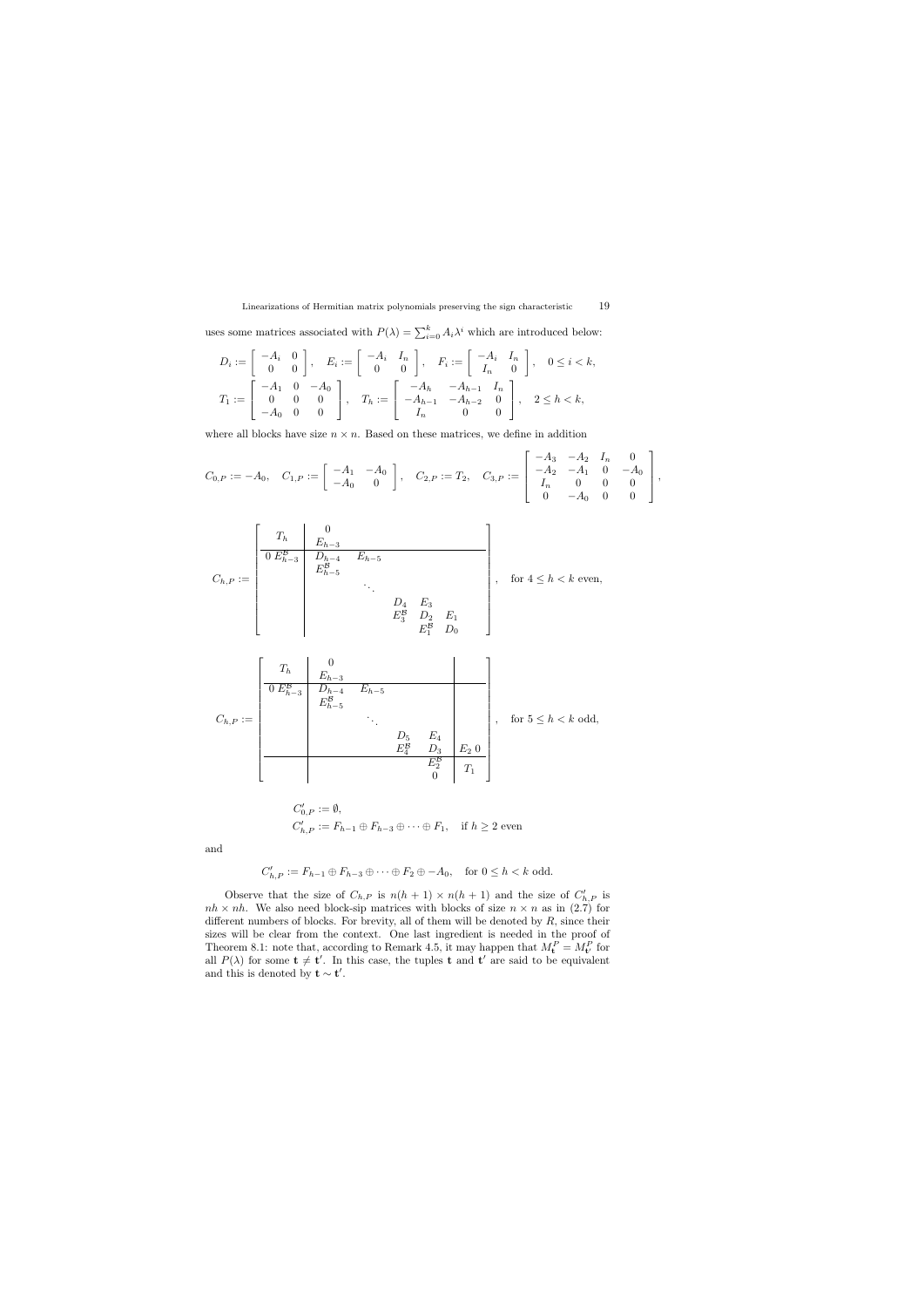THEOREM 8.1. Let  $P(\lambda) = \sum_{i=0}^{k} A_i \lambda^i$  be an  $n \times n$  matrix polynomial of grade  $k \geq 2$  and let h be an integer such that  $0 \leq h < k$ . Then, the simple FPR  $L_P(h, \emptyset, \emptyset)$ is equal to  $\lambda L_1 - L_0$ , where

$$
L_1 = RC_{k-h-1, -revP}R \oplus C'_{h,P} \quad and \quad L_0 = RC'_{k-h-1, -revP}R \oplus C_{h,P}.
$$

*Proof.* Let  $w_h$  and  $w_{k-h-1}$  denote the admissible tuples for h and  $k-h-1$ 1, respectively, and  $c_h$  and  $c_{k-h-1}$  denote the symmetric complements of  $w_h$  and  $\mathbf{w}_{k-h-1}$ , respectively. Let  $\mathbf{v}_h = -k + \mathbf{w}_{k-h-1}$  and  $\mathbf{d}_h = -k + \mathbf{c}_{k-h-1}$ . Then, according to Definition 4.11,

(8.1) 
$$
L_P(h, \emptyset, \emptyset) = (\lambda M_{\mathbf{v}_h}^P - M_{\mathbf{w}_h}^P) M_{\mathbf{d}_h, \mathbf{c}_h}^P.
$$

The structure of the elementary matrices (4.3) and the ranges of the indices contained in  $\mathbf{w}_h$ ,  $\mathbf{v}_h$ ,  $\mathbf{c}_h$ , and  $\mathbf{d}_h$  imply

(8.2) 
$$
M_{\mathbf{w}_h,\mathbf{c}_h}^P = I_{n(k-h-1)} \oplus B_1^h \text{ for some } B_1^h \in \mathbb{C}^{n(h+1)\times n(h+1)},
$$

(8.3)  $M_{\mathbf{c}_h}^P = I_{n(k-h)} \oplus \widehat{B}_1^h \text{ for some } \widehat{B}_1^h \in \mathbb{C}^{nh \times nh},$ 

(8.4) 
$$
M_{\mathbf{v}_h,\mathbf{d}_h}^P = B_2^h \oplus I_{nh} \text{ for some } B_2^h \in \mathbb{C}^{n(k-h)\times n(k-h)},
$$

(8.5) 
$$
M_{\mathbf{d}_h}^P = \widehat{B}_2^h \oplus I_{n(h+1)} \quad \text{for some } \widehat{B}_2^h \in \mathbb{C}^{n(k-h-1)\times n(k-h-1)}.
$$

From (8.3) and (8.5), we get that  $M_{\mathbf{c}_h}^P$  and  $M_{\mathbf{d}_h}^P$  commute. So, from (8.1), we obtain

(8.6) 
$$
L_1 = M_{\mathbf{v}_h, \mathbf{d}_h}^P M_{\mathbf{c}_h}^P = B_2^h \oplus \widehat{B}_1^h,
$$

(8.7) 
$$
L_0 = M_{\mathbf{w}_h, \mathbf{c}_h}^P M_{\mathbf{d}_h}^P = \widehat{B}_2^h \oplus B_1^h.
$$

Our next goal is to prove that

(8.8) 
$$
B_1^h = C_{h,P}
$$
 and  $\hat{B}_1^h = C'_{h,P}$ , for  $0 \le h < k$ .

For this purpose, we need to distinguish two cases:  $h$  even and  $h$  odd. We only prove  $(8.8)$  when h is even, since the proof for h odd is similar. So, let us assume that h is even and let us proceed by induction on even numbers. The results for  $h = 0$ ,  $h = 2$ , and  $h = 4$  are established via direct computations of the left hand sides of the equations (8.2) and (8.3). More precisely, if  $h = 0$ , then  $\mathbf{w}_h = (0)$  and  $\mathbf{c}_h = \emptyset$ , and (8.8) follows in a straightforward way. If  $h = 2$ , then  $(\mathbf{w}_h, \mathbf{c}_h) = (1 : 2, 0 : 1)$  and  $\mathbf{c}_h = (1)$ , and direct computations of  $M_{\mathbf{w}_h, \mathbf{c}_h}^P$  and  $M_{\mathbf{c}_h}^P$  show that

$$
B_1^2 = \begin{bmatrix} -A_2 & -A_1 & I_n \\ -A_1 & -A_0 & 0 \\ I_n & 0 & 0 \end{bmatrix} = C_{2,P} \text{ and } \hat{B}_1^2 = \begin{bmatrix} -A_1 & I_n \\ I_n & 0 \end{bmatrix} = C'_{2,P}.
$$

Since  $C_{h,P}$  has particular forms for the cases  $h = 0, 2$ , we prove (8.8) for  $h = 4$  as the base case of the induction. If  $h = 4$ , then  $(\mathbf{w}_h, \mathbf{c}_h) \sim (3:4, 1:3, 0:1)$  and  $\mathbf{c}_h = (3, 1)$ , and again direct computations of  $M_{\mathbf{w}_h,\mathbf{c}_h}^P$  and  $M_{\mathbf{c}_h}^P$  show that

$$
B_1^4 = \begin{bmatrix} T_4 & 0 \\ \hline 0 & E_1^B & D_0 \end{bmatrix} = C_{4,P} \text{ and } \hat{B}_1^4 = F_3 \oplus F_1 = C'_{4,P}.
$$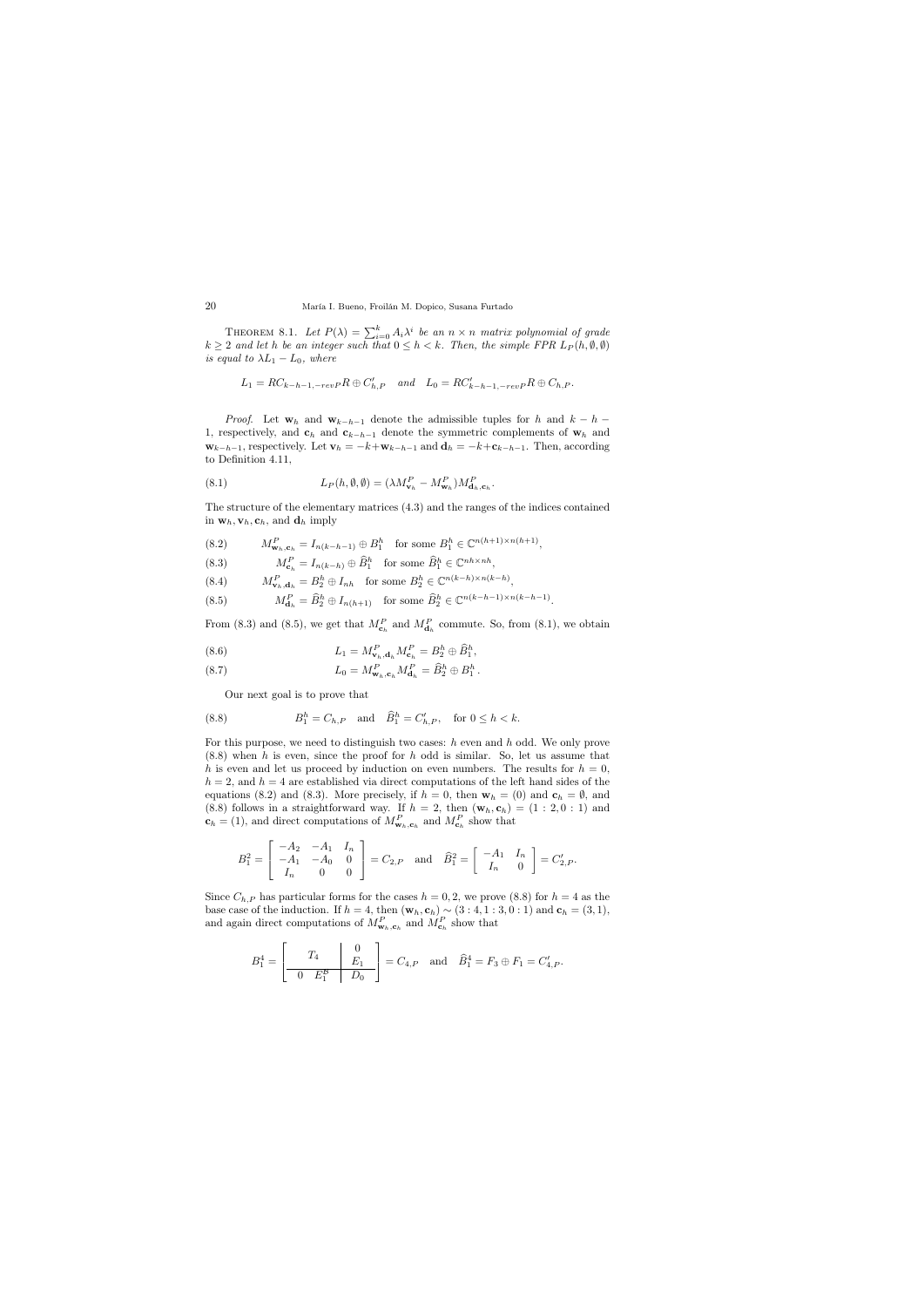Now, we assume that (8.8) holds for some  $h \geq 4$  even and prove it for  $h + 2$ . Observe that  $(\mathbf{w}_h, \mathbf{c}_h) \sim (h-1 : h, h-3 : h-1, \ldots, 3 : 5, 1 : 3, 0 : 1)$ , which implies

(8.9) 
$$
(\mathbf{w}_{h+2}, \mathbf{c}_{h+2}) \sim (h+1 : h+2, \mathbf{w}_h, \mathbf{c}_h, h+1)
$$
 and  $\mathbf{c}_{h+2} = (h+1, \mathbf{c}_h)$ .

The fact that  $\widehat{B}_1^{h+2} = C'_{h+2,P}$  follows immediately from (8.3), the structure of  $M_{h+1}^P$ and the induction hypothesis  $\widehat{B}_1^h = C'_{h,P}$ . To prove the result for  $B_1^{h+2}$  requires more work. First note that from (8.9), we get

(8.10) 
$$
M_{\mathbf{w}_{h+2}, \mathbf{c}_{h+2}}^P = M_{h+1:h+2}^P M_{\mathbf{w}_h, \mathbf{c}_h}^P M_{h+1}^P,
$$

and next observe that a direct computation shows that

$$
(8.11) \tM_{h+1:h+2}^P = I_{n(k-h-3)} \oplus Q \oplus I_{nh}, \t\text{where} \tQ = \begin{bmatrix} -A_{h+2} & I_n & 0 \\ -A_{h+1} & 0 & I_n \\ I_n & 0 & 0 \end{bmatrix}.
$$

On the other hand, the induction hypothesis and (8.2) yield  $M_{\mathbf{w}_h,\mathbf{c}_h}^P = I_{n(k-h-1)} \oplus$  $C_{h,P}$  and (4.3) implies  $M_{h+1}^P = I_{n(k-h-2)} \oplus F_{h+1} \oplus I_{nh}$ , which, combined with (8.10),  $(8.11)$ , and  $(8.2)$  for  $h + 2$ , gives

$$
(8.12) \tB_1^{h+2} = (Q \oplus I_{nh})(I_{2n} \oplus C_{h,P}) \left(I_n \oplus \begin{bmatrix} -A_{h+1} & I_n \\ I_n & 0 \end{bmatrix} \oplus I_{nh}\right).
$$

A direct multiplication shows that

$$
(Q \oplus I_{nh})(I_{2n} \oplus C_{h,P}) = \begin{bmatrix} \widetilde{Q} & 0 \\ \frac{E_{h-1}}{0 (E_{h-1}^B R)} & D_{h-2} & E_{h-3} \\ E_{h-3}^B & D_{h-4} & E_{h-5} \\ & & & E_{h-5}^B \\ & & & & \ddots \\ & & & & E_{3}^B & D_{2} & E_{1} \\ & & & & & E_{1}^B & D_{0} \end{bmatrix},
$$

where the first three columns of the previous matrix are

$$
\begin{bmatrix}\n-A_{h+2} & I_n & 0 \\
-A_{h+1} & 0 & -A_h \\
I_n & 0 & 0 \\
\hline\n0 & 0 & -A_{h-1} \\
0 & 0 & I_n \\
\hline\n0 & 0 & 0 \\
\vdots & \vdots & \vdots\n\end{bmatrix}
$$

.

From here and (8.12), we get  $B_1^{h+2} = C_{h+2,P}$  immediately and the inductive proof of (8.8) for h even is completed.

Now, we prove

(8.13) 
$$
B_2^h = RC_{k-h-1, -revP}R \text{ and } \hat{B}_2^h = RC'_{k-h-1, -revP}R.
$$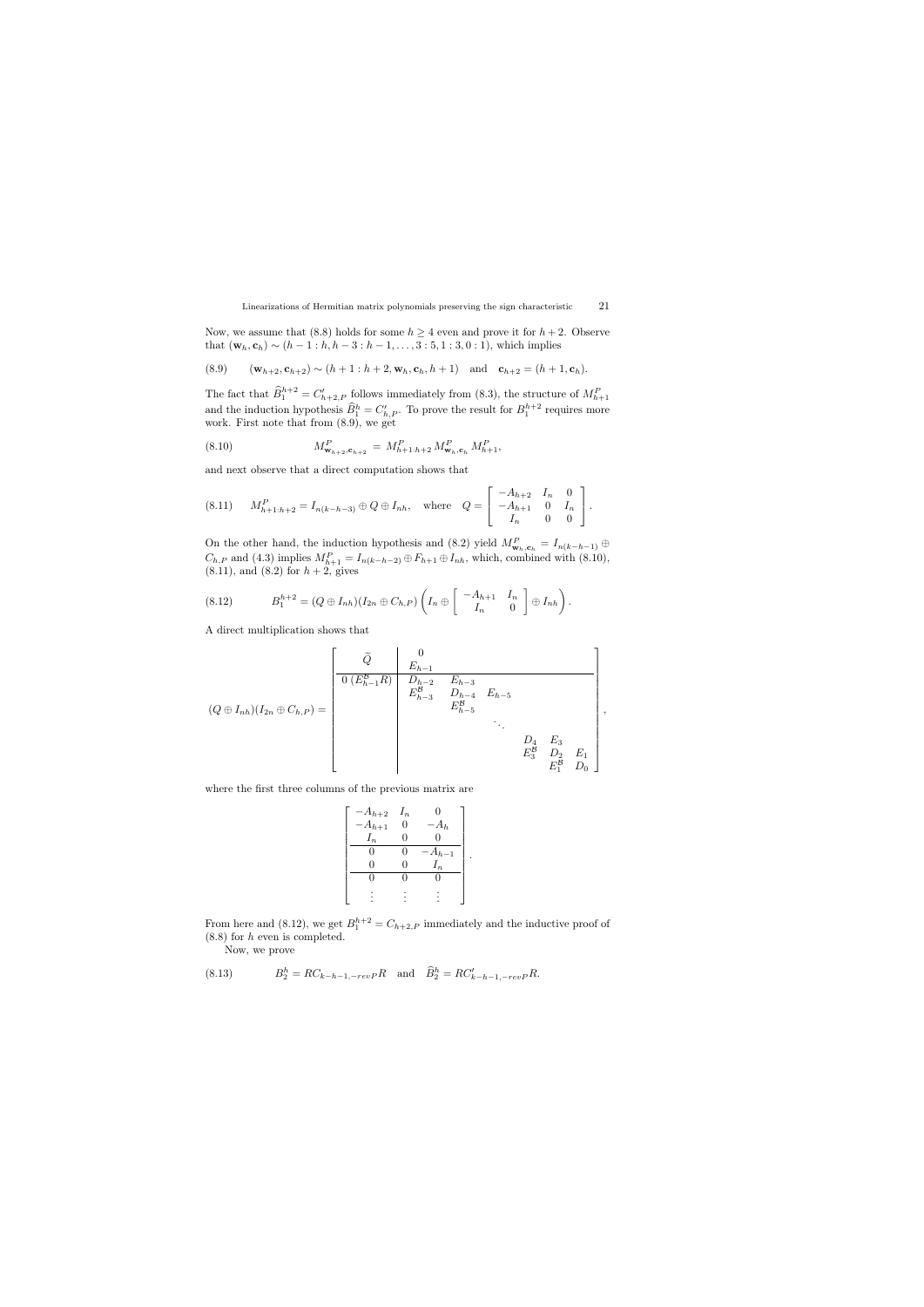From  $(8.8)$ ,  $(8.2)$ , and  $(8.3)$ , we have

$$
(8.14) \qquad M_{\mathbf{w}_h, \mathbf{c}_h}^P = I_{n(k-h-1)} \oplus C_{h,P}, \text{ and } M_{\mathbf{c}_h}^P = I_{n(k-h)} \oplus C_{h,P}', \text{ for } 0 \le h < k,
$$

which hold for any matrix polynomial  $P(\lambda)$ . We also have  $M_i^P = RM_{k+i}^{-rev(P)}R$ ,  $i \in$  $\{-k:-1\}$ , which follows from the structure of  $M_i^P$  in (4.3), and  $R^2 = I$ . These two facts imply

(8.15) 
$$
M_{\mathbf{v}_h,\mathbf{d}_h}^P = RM_{\mathbf{w}_{k-h-1},\mathbf{c}_{k-h-1}}^{-revP} R \text{ and } M_{\mathbf{d}_h}^P = RM_{\mathbf{c}_{k-h-1}}^{-revP} R.
$$

Applying (8.14) to  $M_{\mathbf{w}_{k-h-1},\mathbf{c}_{k-h-1}}^{-revP}$  and  $M_{\mathbf{c}_{k-h-1}}^{-revP}$ , which requires the use of  $k-h-1$ instead of  $h$ , and taking  $(8.4)$ ,  $(8.5)$ , and  $(8.15)$  into account,  $(8.13)$  follows.

Finally, Theorem 8.1 can be deduced from  $(8.6)$ ,  $(8.7)$ ,  $(8.8)$ , and  $(8.13)$ .  $\square$ 

EXAMPLE 8.2. This example illustrates Theorem 8.1 for  $k = 10$  and  $h = 4$ . In this case,  $L_P(4, \emptyset, \emptyset) = \lambda L_1 - L_0$ , where

L<sup>1</sup> = 0 0 A<sup>10</sup> 0 0 0 0 I<sup>n</sup> A<sup>10</sup> 0 A<sup>9</sup> 0 A<sup>8</sup> 0 0 0 0 I<sup>n</sup> I<sup>n</sup> A<sup>8</sup> 0 A<sup>7</sup> A<sup>6</sup> I<sup>n</sup> A<sup>6</sup> A<sup>5</sup> −A<sup>3</sup> I<sup>n</sup> I<sup>n</sup> 0 −A<sup>1</sup> I<sup>n</sup> I<sup>n</sup> 0 ,

$$
L_0 = \begin{bmatrix} A_{10} & & & & & & & \\ & 0 & I_n & & & & & \\ & I_n & A_8 & & & & & \\ & & 0 & I_n & & & & \\ & & & I_n & A_6 & & & \\ & & & & -A_4 & -A_3 & I_n & \\ & & & & -A_3 & -A_2 & 0 & -A_1 & I_n \\ & & & I_n & 0 & 0 & 0 & 0 \\ & & & & I_n & 0 & 0 & 0 \end{bmatrix}
$$

.

Recall that, according to Theorem 7.1, if  $P(\lambda)$  is Hermitian and  $A_{10}$  is nonsingular, then  $L_P(4, \emptyset, \emptyset)$  is a Hermitian strong linearization that preserves the sign character*istic of*  $P(\lambda)$ .

9. Conclusions. In this paper we show that the Hermitian strong linearizations of a Hermitian matrix polynomial  $P(\lambda)$  of degree k with nonsingular leading coefficient that preserve its sign characteristic are precisely the pencils \*congruent to the kth pencil in the standard basis for  $D\mathbb{L}(P)$ . Additionally, we have identified several classes of such strong linearizations of  $P(\lambda)$  that can be easily constructed from the coefficients of  $P(\lambda)$ . All these linearizations are related to Fiedler pencils and belong either to the family of generalized Fiedler pencils [9] or to the family of generalized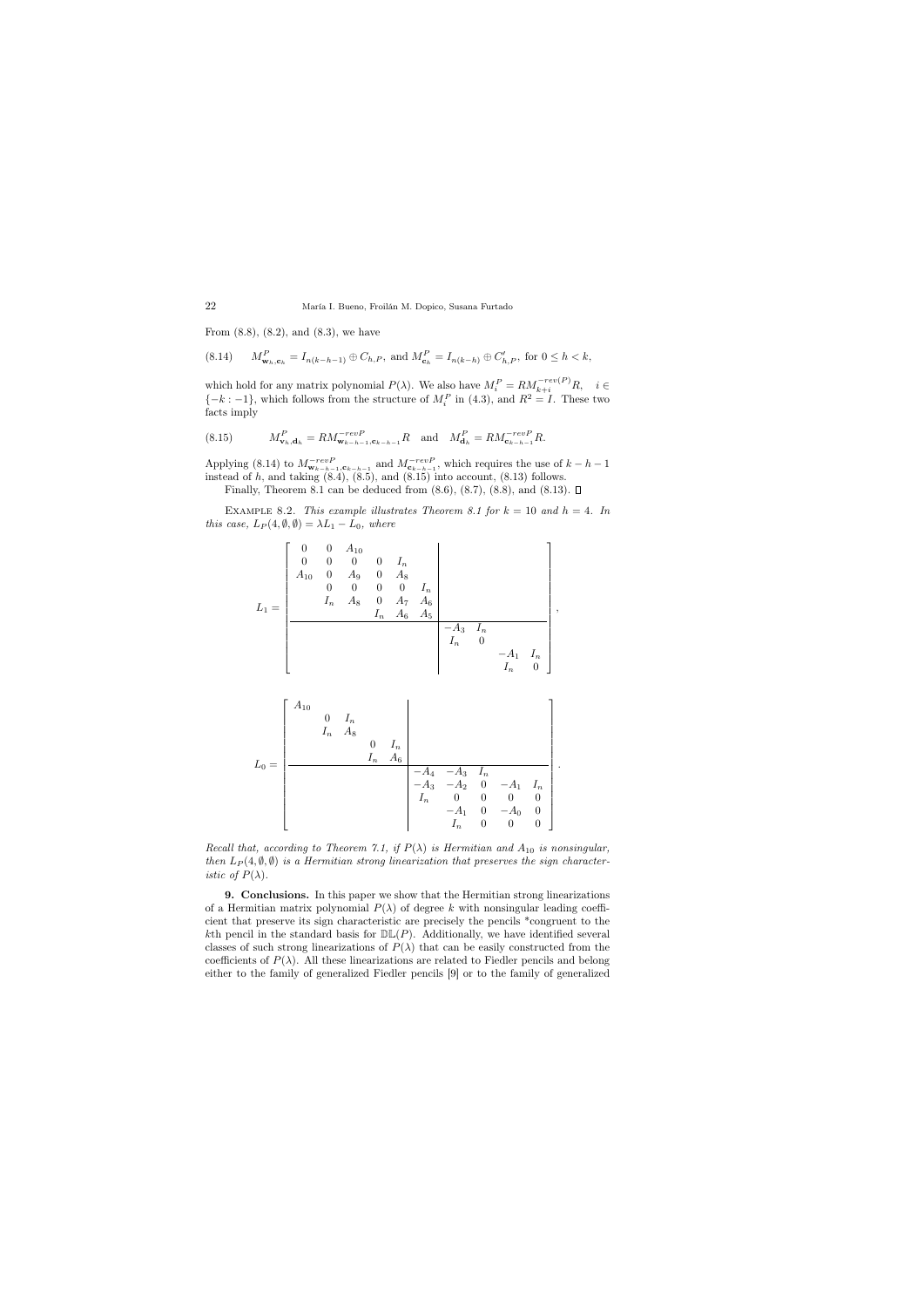Fiedler pencils with repetition [10]. Particularly relevant examples include the blocktridiagonal linearizations in [3] and [23, 24, 25], some pencils in the standard basis of  $D\mathbb{L}(P)$ , and some simple Fiedler pencils with repetition. The tools developed in this work may allow us to identify in the future other classes of sign characteristic preserving linearizations of Hermitian matrix polynomials. In a work in progress, we intend to give a full characterization of the pencils in the space  $D\mathbb{L}(P)$  and in the family of HGFPR which preserve the sign characteristic of  $P(\lambda)$  (note that here we only studied the pencils in the standard basis of  $D\mathbb{L}(P)$  and we only gave necessary conditions for the sign characteristic to be preserved). In addition, future research will include the study of the conditioning and the backward errors of the eigenvalues of the classes of linearizations identified in this paper.

We also note that, in a very recent paper [30], the classical definition of sign characteristic of a Hermitian matrix polynomial has been extended to general analytic Hermitian matrix functions, which include the case of general (regular or singular) Hermitian matrix polynomials in the complex and real fields. An interesting problem, which we plan to address in a future work, is to consider matrix polynomials with singular leading matrix coefficient (such matrix polynomials can be either singular or regular with infinite elementary divisors) and extend the results in this paper by considering this more general definition of sign characteristic. We note, however, that an approach different from the one considered here should be taken as the last pencil  $D_k(\lambda, P)$  in the standard basis of the vector space  $\mathbb{DL}(P)$ , which plays a crucial role in our work, is not a linearization of  $P(\lambda)$  anymore when  $P(\lambda)$  has singular leading coefficient.

Acknowledgements. The authors thank two anonymous referees for several suggestions and constructive comments which have helped to improve considerably this manuscript. The authors also thank Vanni Noferini for many helpful discussions on the sign characteristic during the preparation of this manuscript.

## **REFERENCES**

- [1] R. Alam, S. Bora, M. Karow, V. Mehrmann, and J. Moro, Perturbation theory for Hamiltonian matrices and the distance to bounded-realness, SIAM J. Matrix Anal. Appl., 32 (2011), pp. 484–514.
- [2] M. Al-Ammari and F. Tisseur, Hermitian matrix polynomials with real eigenvalues of definite type. Part I: classification, Linear Algebra Appl., 436 (2012), pp. 3954-3973.
- [3] E. N. ANTONIOU AND S. VOLOGIANNIDIS, A new family of companion forms of polynomial matrices, Electron. J. Linear Algebra, 11 (2004), pp. 78–87.
- [4] L. Batzke, Sign characteristics of regular Hermitian matrix pencils under generic rank-1 perturbations and a certain class of generic rank-2 perturbations, Electron. J. Linear Algebra, 30 (2015), pp. 760-794.
- [5] D. A. Bini, L. Gemignani, and F. Tisseur, The Ehrlich-Aberth method for the nonsymmetric tridiagonal eigenvalue problem, SIAM J. Matrix Anal. Appl., 27 (2005), pp. 153-175.
- [6] S. Bora, M. Karow, C. Mehl, and P. Sharma, Structured eigenvalue backward errors of matrix pencils and polynomials with Hermitian and related structures, SIAM J. Matrix Anal. Appl., 35 (2014), pp. 453-475.
- [7] M.I. BUENO, K. CURLETT, AND S. FURTADO, Structured strong linearizations from Fiedler pencils with repetition I, Linear Algebra Appl., 460 (2014), pp. 51–80.
- [8] M.I. BUENO AND F. DE TERÁN, Eigenvectors and minimal bases for some families of Fiedlerlike linearizations, Linear Multilinear Algebra, 62 (2014), pp. 39–62.
- [9] M.I. Bueno, F. De Terán, and F. M. Dopico, Recovery of eigenvectors and minimal bases of matrix polynomials from generalized Fiedler linearizations, SIAM J. Matrix Anal. Appl., 32 (2011), pp. 463-483.